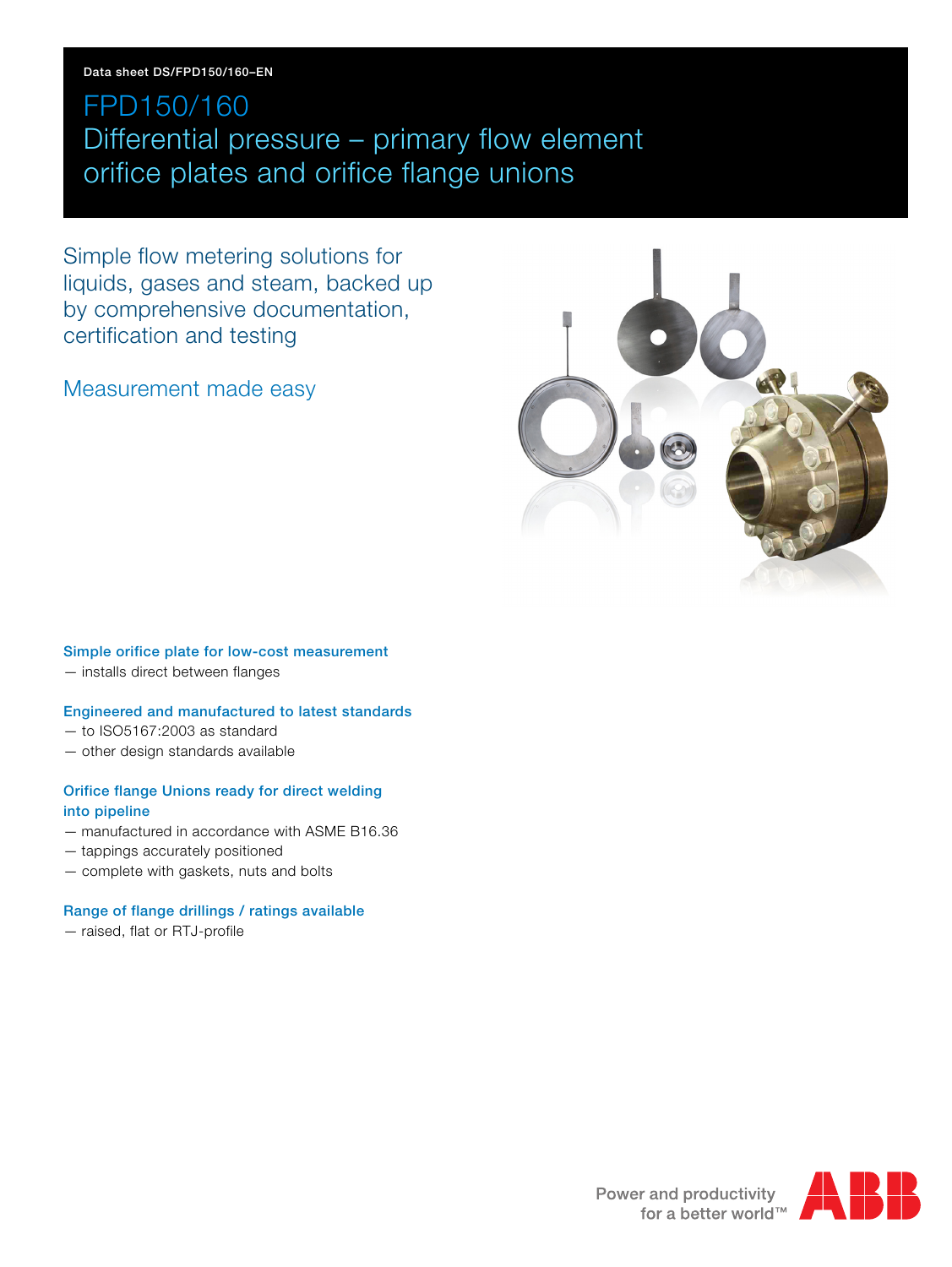### Orifice plates

The differential pressure generated is sensed at a pair (or multiple pairs) of tapping points, each pair comprising a high pressure (inlet or upstream) and a low pressure (outlet or downstream) tapping. A variety of configurations are specified within ISO5167 and other standards, including the following:

### **D and D/2 taps**

- the tappings are generally located in the pipe wall
- the upstream tapping is one pipe inside diameter (D) from the upstream face of the plate
- the downstream tapping is half the pipe inside diameter (D/2) from the downstream face of the plate

### **Flange taps**

- the tappings are generally located in the pipe flanges
- the upstream tapping is 25.4 mm (1 in.) from the upstream face of the plate
- the downstream tapping is 25.4 mm (1 in.) from the downstream face of the plate

### **Corner taps**

- the tappings are generally located in the pipe flanges
- the tappings break into the pipe at the corners formed by the upstream and downstream flange faces and the pipe wall

### **Orifice plate bore profiles**

ABB offers a variety of orifice plate bore profiles to cover a wide range of applications. These bore profiles can be classified as follows:

- circular bore, concentric with the pipe
- circular bore, adjacent to the pipe wall
- segmental profile bore, adjacent to the pipe wall

ABB orifice plates are usually supplied with a data tab welded to the circumference. This tab can be engraved with orifice plate details (such as tag number and bore size) that are visible without removing the plate from the line.

### Orifice plate types

### **Concentric square edge type plate**

These plates are used to measure the flowrate of clean, low-viscosity liquids, gases and dry steam at Reynolds Numbers in the turbulent flow regime. The bore is sharp-edged on the inlet and usually parallel on the outlet, although, depending on the d/D ratio (Beta) and thickness, the outlet may be chamfered. The bore is calculated to produce the requested differential pressure at the design meter maximum flowrate and operating flowing conditions. Concentric orifice plates represent the majority of plates used across orifice-based devices and, as the name suggests, the orifice bore is positioned in the exact centre of the plate. The user must arrange for the provision of tapping points in the pipework in the necessary positions so that the generated differential pressure can be sensed and transmitted. They are used with corner, flange or D & D/2 taps.



**Fig. 1: Concentric square-edge type plate**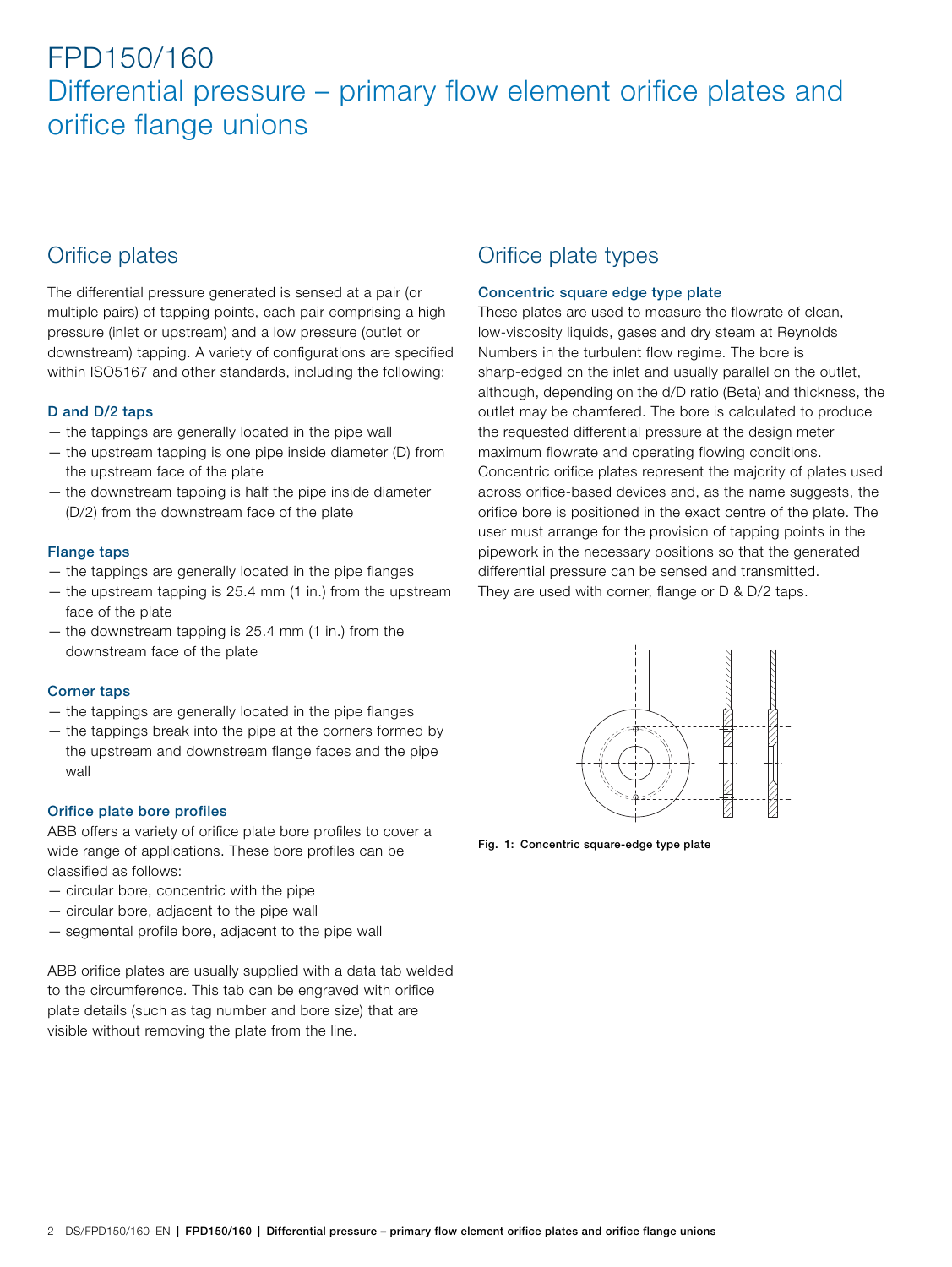#### **Concentric conical entrance type plate**

Conical Entrance plates have a bore with a chamfered (or conical) inlet section and a parallel throat / exit section. Their advantage is that they maintain their accuracy down to very low Reynolds Numbers and are therefore used to measure the flow of clean liquids at low velocity and / or at high viscosity. Additionally they are suited to the measurement of low-density gases.

Conical Entrance plates are used exclusively with corner taps.

### accuracy down to relatively low Reynolds Numbers (but not as low as those of conical entrance plates). Accordingly, they are used to measure the flow of clean liquids at low velocity and /

or at elevated viscosity. They are also suited to the measurement of low-density gases.

**Concentric quarter-circle type plate**

Quarter-circle plates are used with either corner taps or flange taps.

Quarter-circle plates differ from conical entry plates by having a bore with an inlet in the form of a radius. They maintain their



**Fig. 2: Conical entrance type plate Fig. 3: Quarter circle type plate**





#### **Eccentric square edge type plate**

A concentric orifice plate is unsuitable for dirty liquids and gases as the solids can build up in front of the plate causing a deterioration in accuracy and possible blockage. The bore of Eccentric plates is circular but is adjacent to the pipe wall so that solids can pass through freely. They are used to measure the flow of low-viscosity liquids carrying suspended solids (or entrained gas) or for gases carrying entrained liquid.

Eccentric plates are used with either corner taps or flange taps.



**Fig. 4: Eccentric type plate**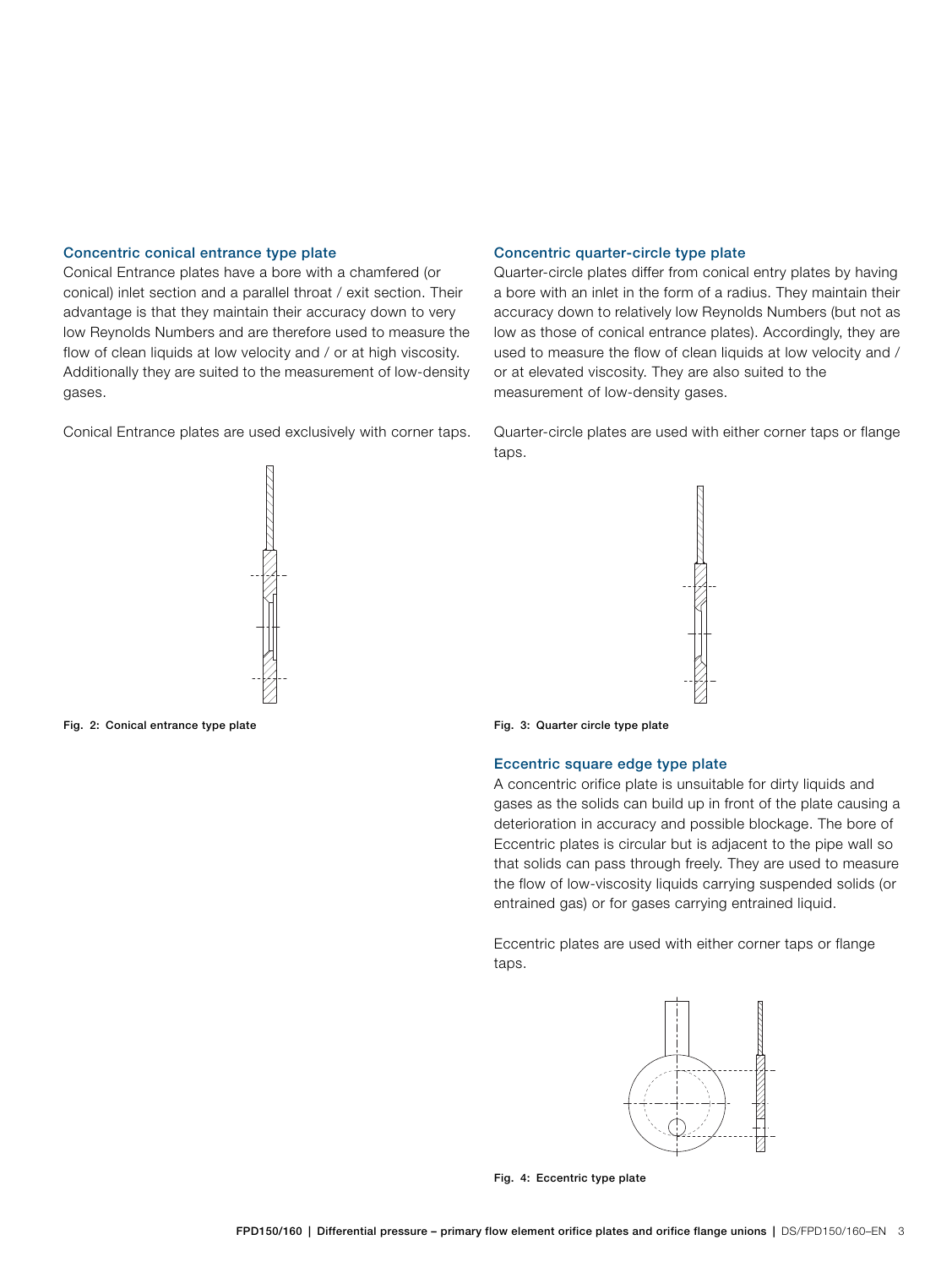#### **Segmental square-edge type plate**

The bore of segmental plates is in the shape of a segment of a circle with its curved edge adjacent to the pipe wall so that solids can pass through freely. It is used to measure the flow of either low-viscosity liquids carrying suspended solids (or entrained gas) or for gases carrying entrained liquid. However, the eccentric type is preferred for such applications.

Segmental plates are used with flange taps.



**Fig. 5: Segmental type plate**

### Orifice flange unions

ABB orifice flange unions combine the orifice plate with a pair of flanges, complete with nuts, bolts, washers and gaskets. To enable separation of the two flanges for removal and installation of the orifice plate, the assembly is supplied with jacking bolts. The resultant assembly is typically butt-welded into the pipework, although the flanges can be supplied for socket weld or screwed installation into the pipework. The orifice plates are usually supplied with a data tab welded to the circumference. This tab can be engraved with plate information (such as tag number and bore size), that is visible without removing the plate from the line.

The differential pressure generated is sensed at a pair (or multiple pairs) of tapping points within the flange assembly, each pair comprising of a high pressure (inlet) and a low pressure (outlet) tapping.

As standard our orifice flange unions are supplied as welding-neck type. Other types, including socket weld and threaded, are available.



**Fig. 6: Orifice flange union**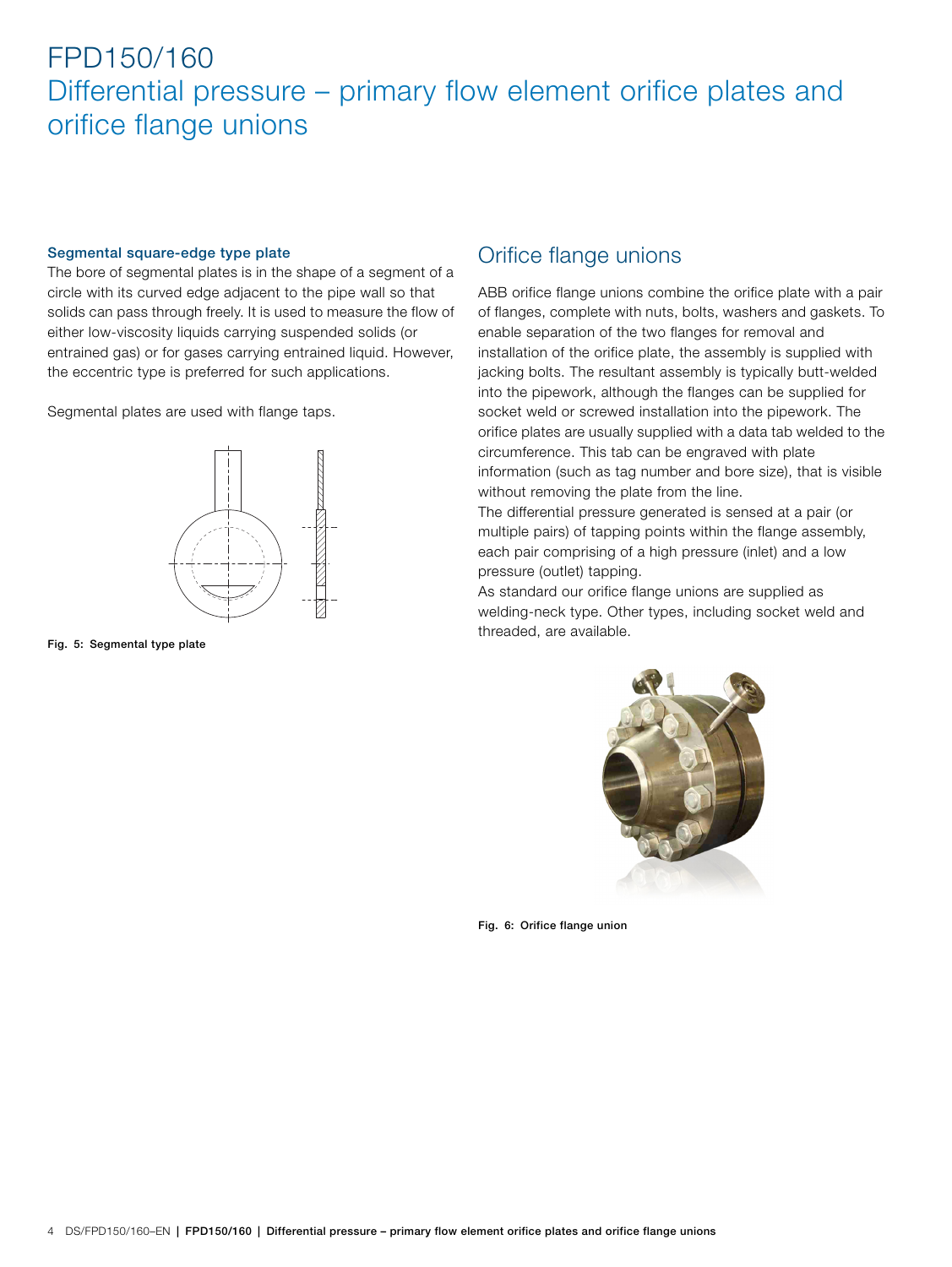### Applications

Orifice plates are an incredibly versatile flow metering technology and can be used in a wide range of flow measurement applications, including:

- Clean liquids, gases and steam
- Fluids containing solids
- High viscosity fluids
- Fluids at low flowrates
- Flow monitoring
- Gas and utility flows to combustion plants
- Steam consumption
- Pilot plants

### Comprehensive documentation

ABB offers unsurpassed quality in its DP devices and we also provide the full testing and documentation that your application needs. Whether the requirement is a single orifice plate with a simple certificate of conformity or a project requiring full material inspection, traceability, third-party verification and comprehensive data dossiers – the ABB facility at Workington satisfies all of the requirements.

### **Standards and services**

These are just some of the standards we follow and the services we can provide:

#### **Quality systems**

BS EN ISO 9001:2000 Q 05907

#### **Environmental impact**

ISO 14001 EMS 40882

**EU Pressure Equipment Directive**

97/23/EC

### **Design**

BS EN ISO 5167-1:2003 R W Miller AGA API ASME

#### **Materials and Traceability**

BS EN 10204 3.1 B,C NACE MR-01-75

#### **Product testing services**

Magnetic particle inspection Dye-penetrant Inspection PMI (Texas Nuclear) Customer inspection Independent third party Inspection

#### **Base metal testing**

Charpy impact testing Hardness survey HIC testing Intercrystalline corrosion testing etc.

#### **Certification / Documentation to your requirements**

Bore calculations PED 97/23/EC Material certificates to BS EN 10204 3.1 B,C NACE MR-01-75 conformity certificate Welding qualifications to ASME IX, EN BS 288/287 GA drawings Certificates of conformity Weight certificates NDT certificates and procedures Quality plans Full data dossiers Installation and operating manuals etc.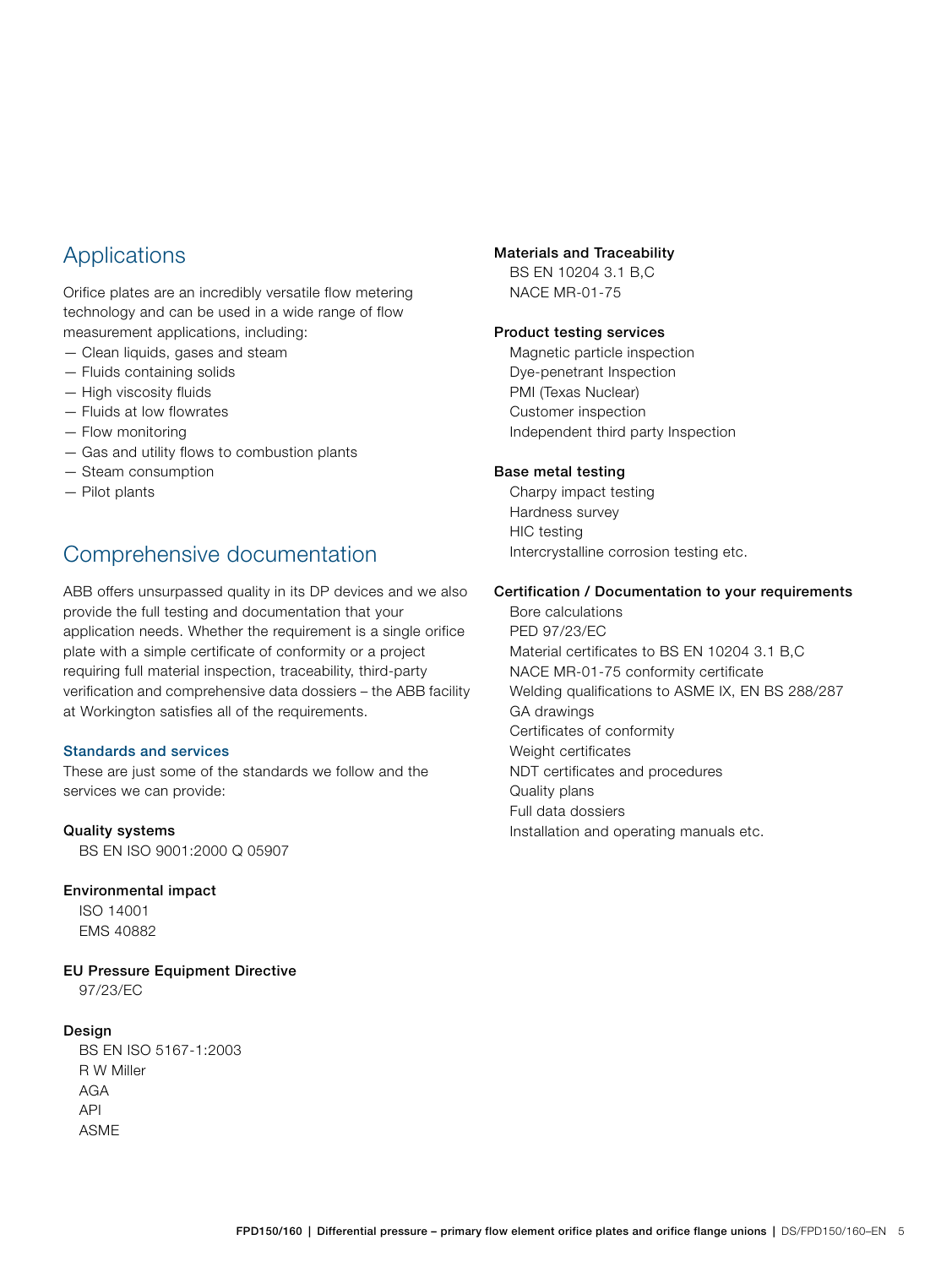### **Specification**

### **Materials**

| Plates:              | Standard - 316/316L stainless steel |
|----------------------|-------------------------------------|
| Flanges:             | Standard - carbon steel; 316/316L   |
|                      | stainless steel                     |
| Other flange & plate | 304 St Stl; 310 St Stl;             |
| materials:           | 317/317L St Stl; 321 St Stl;        |
|                      | Low temp carbon steel               |
|                      | (ASTM A350 LF2 Class 1);            |
|                      | CrMo steel (ASTM A182 F11,F5        |
|                      | and F22);                           |
|                      | 22Cr duplex St Stl;                 |
|                      | 25Cr super duplex St Stl;           |
|                      | Alloy 400; Alloy 625; Alloy 800;    |
|                      | Alloy 825; Alloy C276;              |
|                      | Titanium:                           |
| Nuts:                | ASTM A194 2H; ASTM A194 8MA         |
| Bolts:               | ASTM A193 B7; ASTM A193 B8M         |
| Gaskets:             | RF and FF flanges, RTJ flanges* -   |
|                      | Asbestos free; spiral wound (SS     |
|                      | windings with CS or SS outer ring)  |
|                      | 22 % Cr duplex (UNS S31803);        |
|                      | 25 % Cr super duplex St Steel       |
|                      | (S32750, S32760); Soft iron;        |
|                      | 316 / 316L stainless steel:         |
|                      | 304 / 304L stainless steel          |
|                      | S32750, S32760);                    |
|                      | 6 % Mo SS (UNS S31254);             |
|                      | Alloy 400 (UNS N04400);             |
|                      | Alloy 625 (UNS N06625);             |
|                      | Alloy 800 (UNS N08800);             |
|                      | Alloy 825 (UNS N08825)              |
|                      |                                     |

\*For FPD150.P1 & FPD160.F1, the gasket material relates solely to the gasket.

For FPD150.P2 & FPD160.F2, the gasket material is the orifice plate holder material.

For FPD150.P3 & FPD160.F3, the plate and RTJ gasket are manufactured in a single piece and therefore the gasket must be specified to be the same material as the orifice plate.

### **Maximum working pressure**

Limited by the application flange rating.

### **Maximum working temperature**

Dependent on the material selection and application.

### **Pipeline size range (typical)**

| Concentric:       | DN15 to 900 (1/2 to 36 in.) |
|-------------------|-----------------------------|
| Conical entrance: | DN15 to 500 (1/2 to 20 in.) |
| Quarter circle:   | DN15 to 500 (1/2 to 20 in.) |
| Eccentric:        | DN100 to 900 (4 to 36 in.)  |
| Segmental:        | DN25 to 600 (1 to 24 in.)   |

### **Plate thickness**

| ABB Standard: | $3:6:10 \text{ mm}$                           |
|---------------|-----------------------------------------------|
|               | Others available: 1.5: 2: 4: 8: 12: 15: 16 mm |
|               | $\frac{1}{2}$ : $\frac{3}{4}$ in.             |

The thickness of the orifice plate depends significantly on the application and design conditions.

### **Calculation standards**

| Preferred: | BS EN ISO 5167-1 & -2: 2003, |
|------------|------------------------------|
|            | unless otherwise requested   |
| Others:    | ASME; API; R W Miller; AGA   |

### **Design standards**

| Plate:  | Preferred - ABB     |
|---------|---------------------|
| Others: | Saudi Aramco; Shell |
| Flange: | ASME B16.36         |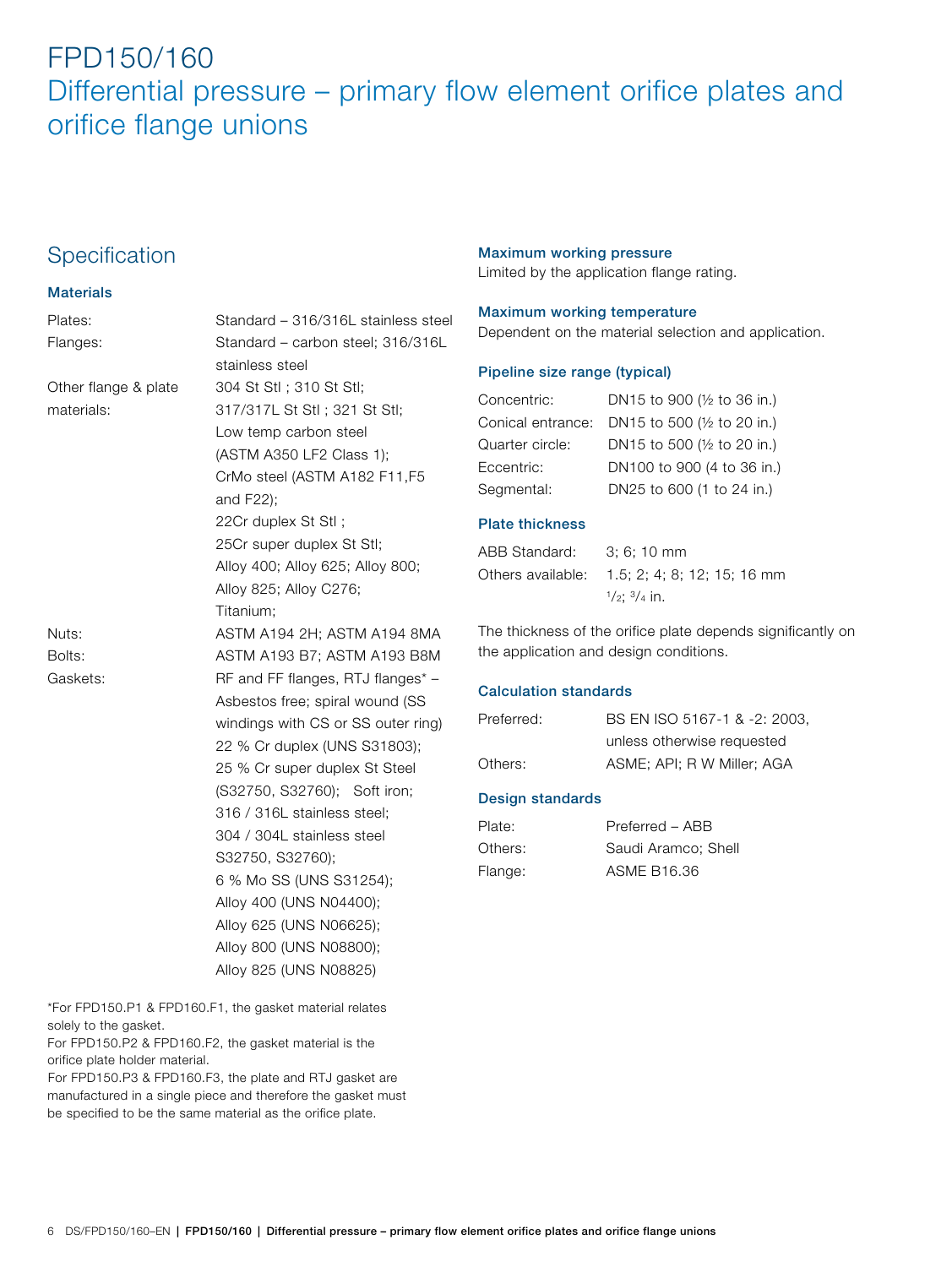#### **Pressure losses**

| Typical pressure | 40 to 95% of the generated differential |
|------------------|-----------------------------------------|
| loss:            | pressure, dependent on the Beta ratio   |
|                  | (d/D) and plate design                  |

### **Pipeline installation**

| Mounting: | Butt weld, socket weld or screwed flanges       |
|-----------|-------------------------------------------------|
| Facing:   | Raised face; flat face; RTJ                     |
|           | (octagonal or oval profile)                     |
|           | Facing standards: ASME 150; 300; 400; 600; 900; |
|           | 1500; 2500 lb.                                  |

Plates to fit between other flange standards can be supplied.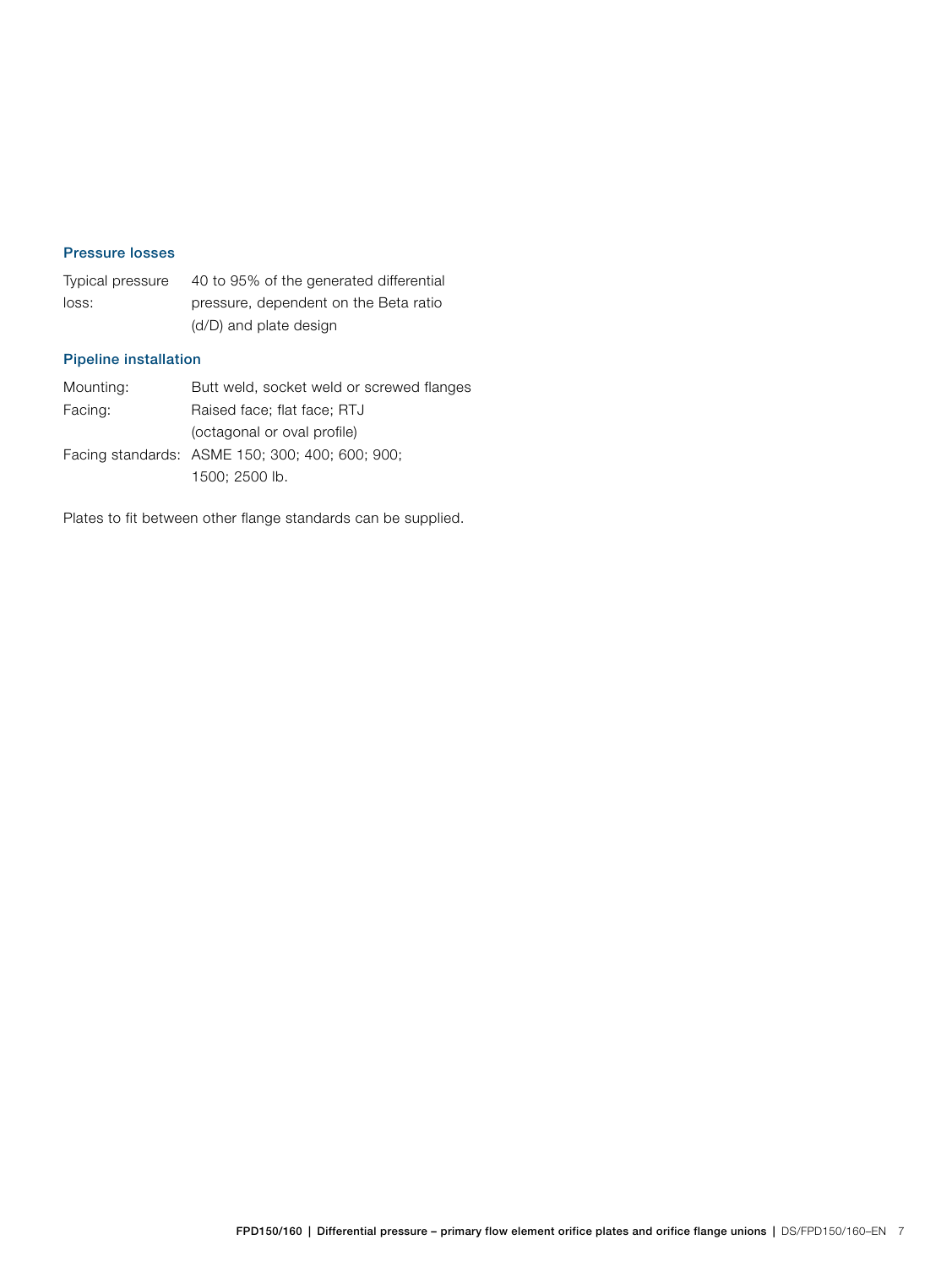### Ordering information

### **FPD150 orifice plates**

<span id="page-7-0"></span>

|                                              |               |                |                |                |               | <b>Main code</b> |    |    |               |    |                                                     | <b>Optional code</b>    |                         |                          |
|----------------------------------------------|---------------|----------------|----------------|----------------|---------------|------------------|----|----|---------------|----|-----------------------------------------------------|-------------------------|-------------------------|--------------------------|
| <b>Orifice plates</b>                        | <b>FPD150</b> | <b>XX</b>      | XX             | <b>XX</b>      | <b>XXX XX</b> |                  | XX | XX | <b>XXX XX</b> | XX | <b>XXX</b><br><b>XX</b><br><b>XXX</b><br><b>XXX</b> | <b>XX</b><br><b>XX</b>  | <b>XXX</b><br><b>XX</b> | <b>XXX</b><br><b>XXX</b> |
| <b>Product design</b>                        |               |                |                |                |               |                  |    |    |               |    |                                                     | See pages 11, 12 and 13 |                         |                          |
| Orifice plate only (for RF/FF flanges)       |               | P1             |                |                |               |                  |    |    |               |    |                                                     |                         |                         |                          |
| Orifice plate screwed into RTJ male carrier  |               | P <sub>2</sub> |                |                |               |                  |    |    |               |    |                                                     |                         |                         |                          |
| Orifice RTJ male plate (integral, one piece) |               | P <sub>3</sub> |                |                |               |                  |    |    |               |    |                                                     |                         |                         |                          |
|                                              |               |                |                |                |               |                  |    |    |               |    |                                                     |                         |                         |                          |
| <b>Customer-specific design</b>              |               |                |                |                |               |                  |    |    |               |    |                                                     |                         |                         |                          |
| <b>ABB Standard</b>                          |               |                | A1             |                |               |                  |    |    |               |    |                                                     |                         |                         |                          |
| Aamco Standard                               |               |                | A2             |                |               |                  |    |    |               |    |                                                     |                         |                         |                          |
| Shell Standard                               |               |                | S <sub>1</sub> |                |               |                  |    |    |               |    |                                                     |                         |                         |                          |
| <b>Orifice design</b>                        |               |                |                |                |               |                  |    |    |               |    |                                                     |                         |                         |                          |
| Concentric square edged - corner taps        |               |                |                | C <sub>1</sub> |               |                  |    |    |               |    |                                                     |                         |                         |                          |
| Concentric square edged - flange taps        |               |                |                | C <sub>2</sub> |               |                  |    |    |               |    |                                                     |                         |                         |                          |
| Concentric - D & D/2 taps                    |               |                |                | C <sub>3</sub> |               |                  |    |    |               |    |                                                     |                         |                         |                          |
| Conical entrance - corner taps               |               |                |                | L1             |               |                  |    |    |               |    |                                                     |                         |                         |                          |
| Eccentric - corner taps                      |               |                |                | E1             |               |                  |    |    |               |    |                                                     |                         |                         |                          |
| Eccentric - flange taps 90°                  |               |                |                | E <sub>2</sub> |               |                  |    |    |               |    |                                                     |                         |                         |                          |
| Eccentric - flange taps 180°                 |               |                |                | E <sub>3</sub> |               |                  |    |    |               |    |                                                     |                         |                         |                          |
| Quarter circle - corner taps                 |               |                |                | U1             |               |                  |    |    |               |    |                                                     |                         |                         |                          |
| Quarter circle - flange taps                 |               |                |                | U <sub>2</sub> |               |                  |    |    |               |    |                                                     |                         |                         |                          |
| Segmental - flange taps                      |               |                |                | S <sub>2</sub> |               |                  |    |    |               |    |                                                     |                         |                         |                          |
| Line nominal bore                            |               |                |                |                |               |                  |    |    |               |    |                                                     |                         |                         |                          |
| DN 15 $(1/2 \text{ in.})$                    |               |                |                |                | 015           |                  |    |    |               |    |                                                     |                         |                         |                          |
| DN 20 (3/4 in.)                              |               |                |                |                | 020           |                  |    |    |               |    |                                                     |                         |                         |                          |
| DN 25 (1 in.)                                |               |                |                |                | 025           |                  |    |    |               |    |                                                     |                         |                         |                          |
| DN 32 (11/4 in.)                             |               |                |                |                | 032<br>040    |                  |    |    |               |    |                                                     |                         |                         |                          |
| DN 40 $(11/2 \text{ in.})$<br>DN 50 (2 in.)  |               |                |                |                | 050           |                  |    |    |               |    |                                                     |                         |                         |                          |
| DN 65 (21/2 in.)                             |               |                |                |                | 065           |                  |    |    |               |    |                                                     |                         |                         |                          |
| DN 80 (3 in.)                                |               |                |                |                | 080           |                  |    |    |               |    |                                                     |                         |                         |                          |
| DN 90 (31/2 in.)                             |               |                |                |                | 090           |                  |    |    |               |    |                                                     |                         |                         |                          |
| DN 100 (4 in.)                               |               |                |                |                | 100           |                  |    |    |               |    |                                                     |                         |                         |                          |
| DN 125 (5 in.)                               |               |                |                |                | 125<br>150    |                  |    |    |               |    |                                                     |                         |                         |                          |
| DN 150 (6 in.)<br>DN 200 (8 in.)             |               |                |                |                | 200           |                  |    |    |               |    |                                                     |                         |                         |                          |
| DN 250 (10 in.)                              |               |                |                |                | 250           |                  |    |    |               |    |                                                     |                         |                         |                          |
| DN 300 (12 in.)                              |               |                |                |                | 300           |                  |    |    |               |    |                                                     |                         |                         |                          |
| DN 350 (14 in.)                              |               |                |                |                | 350           |                  |    |    |               |    |                                                     |                         |                         |                          |
| DN 400 (16 in.)                              |               |                |                |                | 400           |                  |    |    |               |    |                                                     |                         |                         |                          |
| DN 450 (18 in.)                              |               |                |                |                | 450           |                  |    |    |               |    |                                                     |                         |                         |                          |
| DN 500 (20 in.)<br>DN 550 (22 in.)           |               |                |                |                | 500<br>550    |                  |    |    |               |    |                                                     |                         |                         |                          |
| DN 600 (24 in.)                              |               |                |                |                | 600           |                  |    |    |               |    |                                                     |                         |                         |                          |
| DN 650 (26 in.)                              |               |                |                |                | 650           |                  |    |    |               |    |                                                     |                         |                         |                          |
| DN 700 (28 in.)                              |               |                |                |                | 700           |                  |    |    |               |    |                                                     |                         |                         |                          |
| DN 750 (30 in.)                              |               |                |                |                | 750           |                  |    |    |               |    |                                                     |                         |                         |                          |
| DN 800 (32 in.)                              |               |                |                |                | 800           |                  |    |    |               |    |                                                     |                         |                         |                          |
| DN 850 (34 in.)                              |               |                |                |                | 850<br>900    |                  |    |    |               |    |                                                     |                         |                         |                          |
| DN 900 (36 in.)<br>DN 950 (38 in.)           |               |                |                |                | 950           |                  |    |    |               |    |                                                     |                         |                         |                          |
| DN 1000 (40 in.)                             |               |                |                |                | 001           |                  |    |    |               |    |                                                     |                         |                         |                          |
| DN 1050 (42 in.)                             |               |                |                |                | 051           |                  |    |    |               |    |                                                     |                         |                         |                          |
| Others                                       |               |                |                |                | 999           |                  |    |    |               |    |                                                     |                         |                         |                          |
|                                              |               |                |                |                |               |                  |    |    |               |    |                                                     |                         |                         |                          |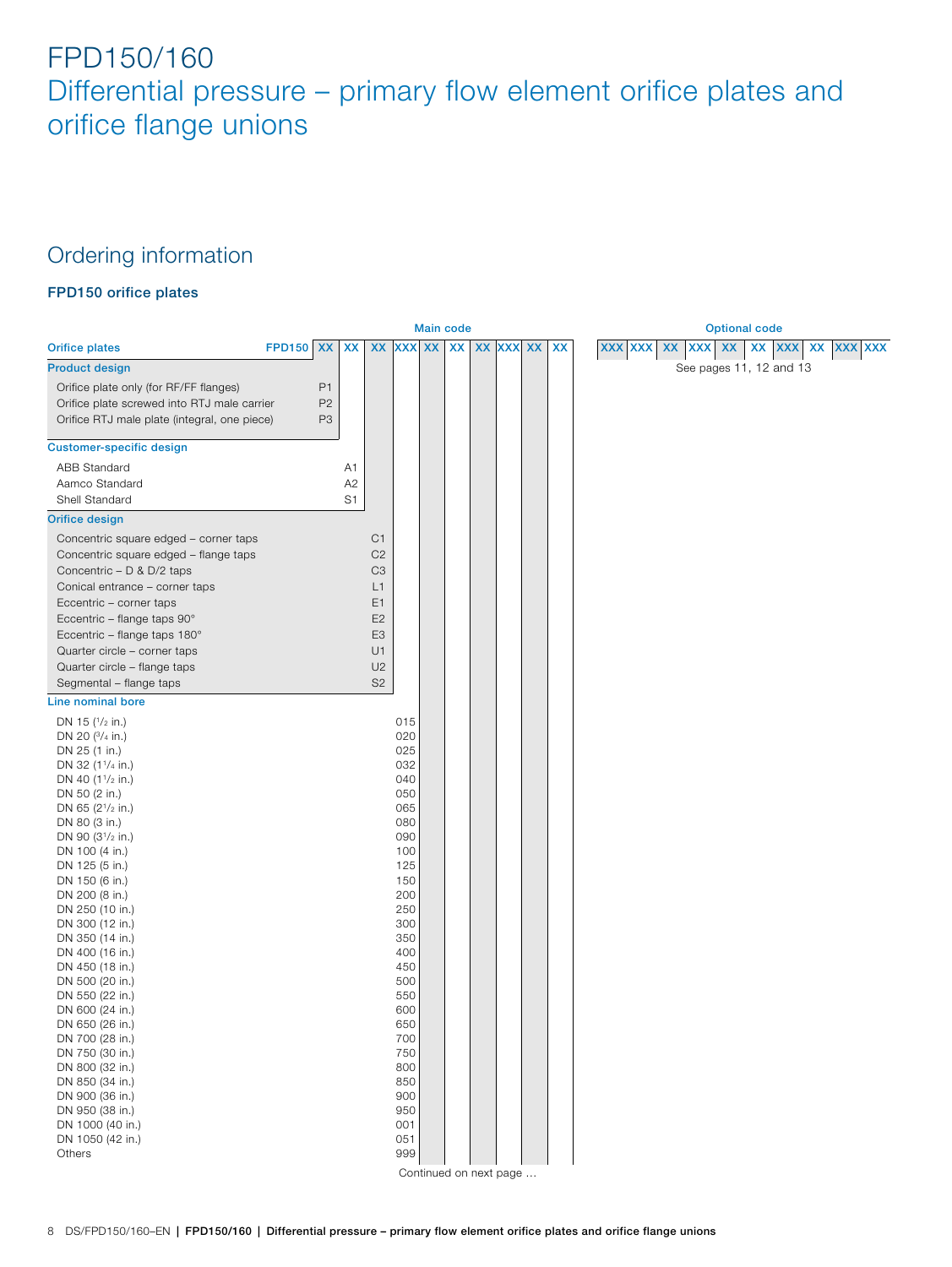<span id="page-8-0"></span>

|                                   |                    |            |  | <b>Main code</b> |                |  | <b>Optional code</b> |    |  |                |    |                         |    |  |                   |  |  |  |
|-----------------------------------|--------------------|------------|--|------------------|----------------|--|----------------------|----|--|----------------|----|-------------------------|----|--|-------------------|--|--|--|
| <b>Orifice plates</b>             | FPD150 XX XX XX XX |            |  |                  | <b>XX</b>      |  | XX XXX XX            | XX |  | <b>XXX XXX</b> | XX | <b>XXX</b>              | XX |  | xx xxx xx xxx xxx |  |  |  |
|                                   |                    | See page 8 |  |                  |                |  |                      |    |  |                |    | See pages 11, 12 and 13 |    |  |                   |  |  |  |
| <b>Pipe schedule</b>              |                    |            |  |                  |                |  |                      |    |  |                |    |                         |    |  |                   |  |  |  |
| Schedule 5S                       |                    |            |  | S <sub>1</sub>   |                |  |                      |    |  |                |    |                         |    |  |                   |  |  |  |
| Schedule 5                        |                    |            |  | S <sub>2</sub>   |                |  |                      |    |  |                |    |                         |    |  |                   |  |  |  |
| Schedule 10S                      |                    |            |  | S <sub>3</sub>   |                |  |                      |    |  |                |    |                         |    |  |                   |  |  |  |
| Schedule 10                       |                    |            |  | S <sub>4</sub>   |                |  |                      |    |  |                |    |                         |    |  |                   |  |  |  |
| Schedule 20                       |                    |            |  | S <sub>5</sub>   |                |  |                      |    |  |                |    |                         |    |  |                   |  |  |  |
| Schedule 30                       |                    |            |  | S <sub>6</sub>   |                |  |                      |    |  |                |    |                         |    |  |                   |  |  |  |
| Schedule 40S                      |                    |            |  | S7               |                |  |                      |    |  |                |    |                         |    |  |                   |  |  |  |
| Schedule 40                       |                    |            |  | S <sub>8</sub>   |                |  |                      |    |  |                |    |                         |    |  |                   |  |  |  |
| Schedule STD                      |                    |            |  | S <sub>9</sub>   |                |  |                      |    |  |                |    |                         |    |  |                   |  |  |  |
| Schedule 60                       |                    |            |  | T1               |                |  |                      |    |  |                |    |                         |    |  |                   |  |  |  |
| Schedule 80S                      |                    |            |  | T <sub>2</sub>   |                |  |                      |    |  |                |    |                         |    |  |                   |  |  |  |
| Schedule 80                       |                    |            |  | T <sub>3</sub>   |                |  |                      |    |  |                |    |                         |    |  |                   |  |  |  |
| Schedule XS                       |                    |            |  | <b>T4</b>        |                |  |                      |    |  |                |    |                         |    |  |                   |  |  |  |
| Schedule 100                      |                    |            |  | T <sub>5</sub>   |                |  |                      |    |  |                |    |                         |    |  |                   |  |  |  |
| Schedule 120                      |                    |            |  | T <sub>6</sub>   |                |  |                      |    |  |                |    |                         |    |  |                   |  |  |  |
| Schedule 140                      |                    |            |  | T7               |                |  |                      |    |  |                |    |                         |    |  |                   |  |  |  |
| Schedule 160                      |                    |            |  | T <sub>8</sub>   |                |  |                      |    |  |                |    |                         |    |  |                   |  |  |  |
| Schedule XXS                      |                    |            |  | T <sub>9</sub>   |                |  |                      |    |  |                |    |                         |    |  |                   |  |  |  |
| Others                            |                    |            |  | Z9               |                |  |                      |    |  |                |    |                         |    |  |                   |  |  |  |
| <b>Pipe material</b>              |                    |            |  |                  |                |  |                      |    |  |                |    |                         |    |  |                   |  |  |  |
| 316 / 316L stainless steel        |                    |            |  |                  | S <sub>6</sub> |  |                      |    |  |                |    |                         |    |  |                   |  |  |  |
| 304 / 304L stainless steel        |                    |            |  |                  | S <sub>4</sub> |  |                      |    |  |                |    |                         |    |  |                   |  |  |  |
| 310 stainless steel               |                    |            |  |                  | S <sub>3</sub> |  |                      |    |  |                |    |                         |    |  |                   |  |  |  |
| 321 stainless steel               |                    |            |  |                  | S <sub>2</sub> |  |                      |    |  |                |    |                         |    |  |                   |  |  |  |
| 317 / 317L stainless steel        |                    |            |  |                  | S <sub>8</sub> |  |                      |    |  |                |    |                         |    |  |                   |  |  |  |
| 22 % Cr duplex (UNS S31803)       |                    |            |  |                  | D <sub>1</sub> |  |                      |    |  |                |    |                         |    |  |                   |  |  |  |
| 25 % Cr super duplex (UNS S32750  |                    |            |  |                  | D <sub>2</sub> |  |                      |    |  |                |    |                         |    |  |                   |  |  |  |
| 25 % Cr super duplex (UNS S32760) |                    |            |  |                  | D <sub>3</sub> |  |                      |    |  |                |    |                         |    |  |                   |  |  |  |
| 6 % Mo SS (UNS S31254)            |                    |            |  |                  | M1             |  |                      |    |  |                |    |                         |    |  |                   |  |  |  |
| Alloy 400 (UNS N04400)            |                    |            |  |                  | M4             |  |                      |    |  |                |    |                         |    |  |                   |  |  |  |
| Alloy 625 (UNS N06625)            |                    |            |  |                  | N <sub>2</sub> |  |                      |    |  |                |    |                         |    |  |                   |  |  |  |
| Alloy 800 (UNS N08800)            |                    |            |  |                  | U <sub>4</sub> |  |                      |    |  |                |    |                         |    |  |                   |  |  |  |
| Alloy 825 (UNS N08825)            |                    |            |  |                  | U <sub>5</sub> |  |                      |    |  |                |    |                         |    |  |                   |  |  |  |
| Alloy C276 (UNS N10276)           |                    |            |  |                  | U7             |  |                      |    |  |                |    |                         |    |  |                   |  |  |  |
| Others                            |                    |            |  |                  | Z9             |  |                      |    |  |                |    |                         |    |  |                   |  |  |  |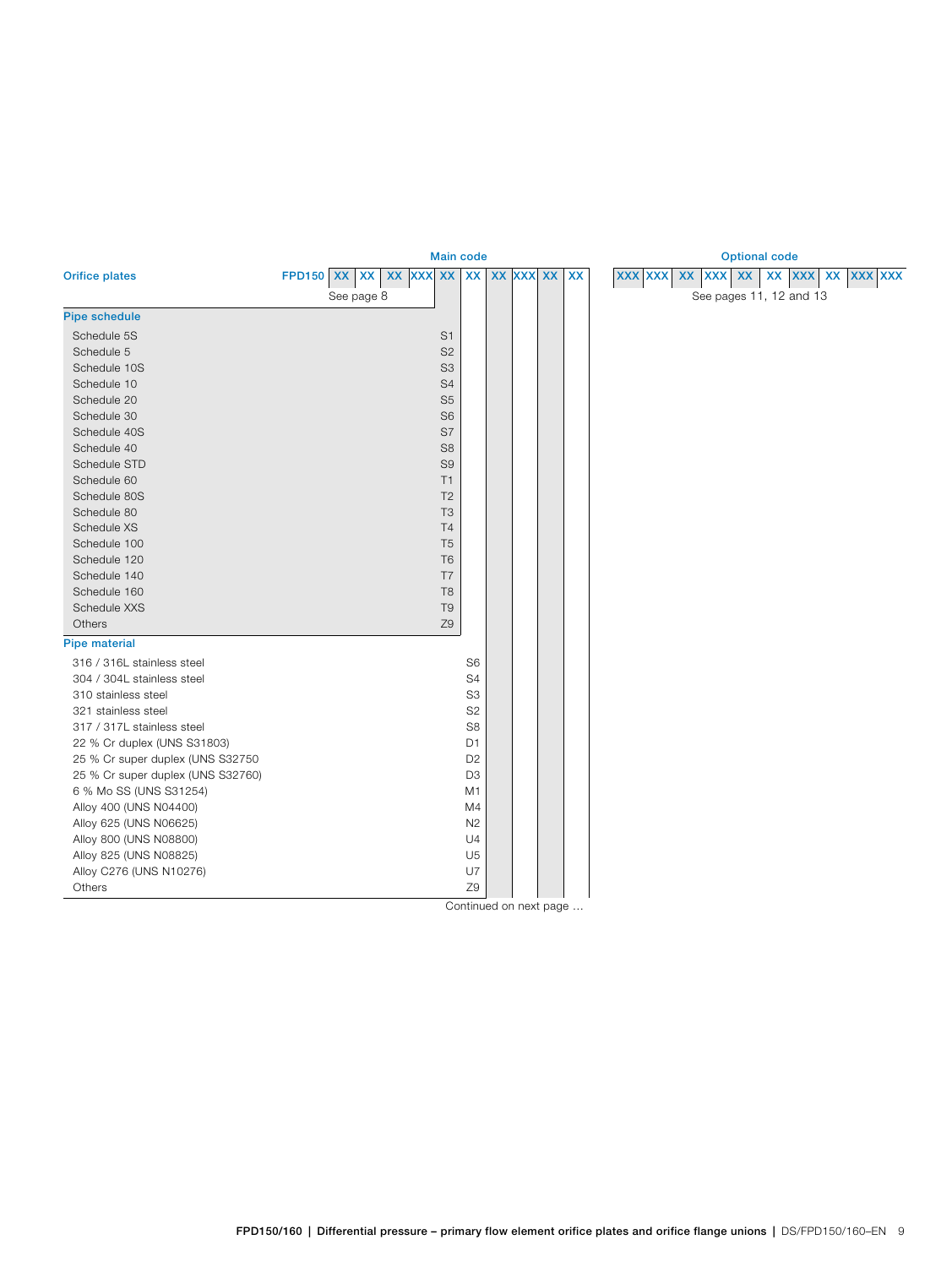<span id="page-9-0"></span>

|                                                             |                  |           |            | <b>Main code</b> |    |                |                 |                |    | <b>Optional code</b>                                                                               |
|-------------------------------------------------------------|------------------|-----------|------------|------------------|----|----------------|-----------------|----------------|----|----------------------------------------------------------------------------------------------------|
| <b>Orifice plates</b>                                       | <b>FPD150 XX</b> | <b>XX</b> | XX XXX XX  |                  | XX | <b>XX</b>      | <b>XXX XX</b>   |                | XX | <b>XXX XXX</b><br>$\pmb{\mathsf{XX}}$<br><b>XXX</b><br><b>XX</b><br>XX XXX XXX<br>XX<br><b>XXX</b> |
|                                                             |                  |           | See page 8 | page 9           |    |                |                 |                |    | See pages 11, 12 and 13                                                                            |
| <b>Element material</b>                                     |                  |           |            |                  |    |                |                 |                |    |                                                                                                    |
| 316 / 316L stainless steel                                  |                  |           |            |                  |    | S <sub>6</sub> |                 |                |    |                                                                                                    |
| 304 / 304L stainless steel                                  |                  |           |            |                  |    | S <sub>4</sub> |                 |                |    |                                                                                                    |
| 310 stainless steel                                         |                  |           |            |                  |    | S <sub>3</sub> |                 |                |    |                                                                                                    |
| 321 stainless steel                                         |                  |           |            |                  |    | S <sub>2</sub> |                 |                |    |                                                                                                    |
| 317 / 317L stainless steel                                  |                  |           |            |                  |    | S <sub>8</sub> |                 |                |    |                                                                                                    |
| 22% Cr duplex (UNS S31803)                                  |                  |           |            |                  |    | D <sub>1</sub> |                 |                |    |                                                                                                    |
| 25% Cr super duplex (UNS S32750)                            |                  |           |            |                  |    | D <sub>2</sub> |                 |                |    |                                                                                                    |
| 25% Cr super duplex (UNS S32760)                            |                  |           |            |                  |    | D <sub>3</sub> |                 |                |    |                                                                                                    |
| 6% Mo SS (UNS S31254)                                       |                  |           |            |                  |    | M <sub>1</sub> |                 |                |    |                                                                                                    |
| Alloy 400 (UNS N04400)                                      |                  |           |            |                  |    | M4             |                 |                |    |                                                                                                    |
| Alloy 625 (UNS N06625)                                      |                  |           |            |                  |    | N <sub>2</sub> |                 |                |    |                                                                                                    |
| Alloy 800 (UNS N08800)                                      |                  |           |            |                  |    | U <sub>4</sub> |                 |                |    |                                                                                                    |
| Alloy 825 (UNS N08825)                                      |                  |           |            |                  |    | U <sub>5</sub> |                 |                |    |                                                                                                    |
| Alloy C276 (UNS N10276)                                     |                  |           |            |                  |    | U7             |                 |                |    |                                                                                                    |
| Others                                                      |                  |           |            |                  |    | Z9             |                 |                |    |                                                                                                    |
| <b>Orifice plate thickness</b>                              |                  |           |            |                  |    |                |                 |                |    |                                                                                                    |
| $1.5 \text{ mm}$                                            |                  |           |            |                  |    |                | S01             |                |    |                                                                                                    |
| 2 mm                                                        |                  |           |            |                  |    |                | S02             |                |    |                                                                                                    |
| 3 mm                                                        |                  |           |            |                  |    |                | <b>S03</b>      |                |    |                                                                                                    |
| 4 mm                                                        |                  |           |            |                  |    |                | <b>S04</b>      |                |    |                                                                                                    |
| 6 mm                                                        |                  |           |            |                  |    |                | <b>S05</b>      |                |    |                                                                                                    |
| 8 mm                                                        |                  |           |            |                  |    |                | <b>S06</b>      |                |    |                                                                                                    |
| $10 \, \text{mm}$                                           |                  |           |            |                  |    |                | <b>S07</b>      |                |    |                                                                                                    |
| $12 \, \text{mm}$                                           |                  |           |            |                  |    |                | <b>S08</b>      |                |    |                                                                                                    |
| $15 \text{ mm}$                                             |                  |           |            |                  |    |                | <b>S09</b>      |                |    |                                                                                                    |
| 16 mm                                                       |                  |           |            |                  |    |                | S <sub>10</sub> |                |    |                                                                                                    |
| Others                                                      |                  |           |            |                  |    |                | Z99             |                |    |                                                                                                    |
| <b>Flange type</b>                                          |                  |           |            |                  |    |                |                 |                |    |                                                                                                    |
| Raised face flange                                          |                  |           |            |                  |    |                |                 | R <sub>1</sub> |    |                                                                                                    |
| Oval RTJ                                                    |                  |           |            |                  |    |                |                 | J1             |    |                                                                                                    |
| Octagonal RTJ                                               |                  |           |            |                  |    |                |                 | J3             |    |                                                                                                    |
| Flat face flange (within bolt circle)                       |                  |           |            |                  |    |                |                 | F1             |    |                                                                                                    |
| Flat face flange (full face diameter plate with bolt holes) |                  |           |            |                  |    |                |                 | F <sub>2</sub> |    |                                                                                                    |
| Others                                                      |                  |           |            |                  |    |                |                 | Z9             |    |                                                                                                    |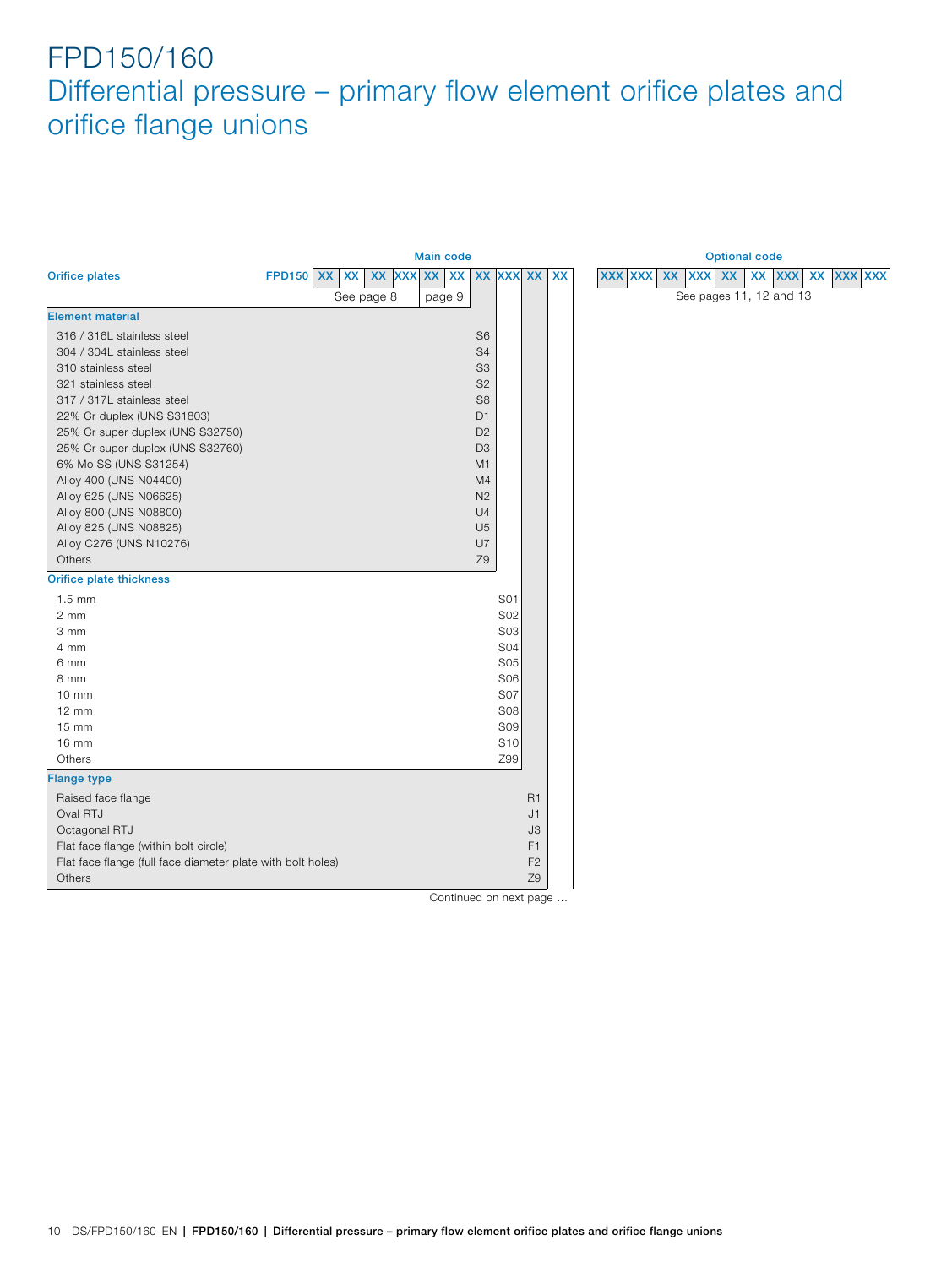<span id="page-10-0"></span>

|                                                  |  |                    | <b>Optional code</b>      |             |                |                                    |                 |                 |            |           |    |            |    |            |            |
|--------------------------------------------------|--|--------------------|---------------------------|-------------|----------------|------------------------------------|-----------------|-----------------|------------|-----------|----|------------|----|------------|------------|
| <b>Orifice plates</b>                            |  | FPD150 XX XX XX XX | XX<br>$\pmb{\mathsf{XX}}$ | XX XXX XX   | XX             |                                    | <b>XXX XXX</b>  | <b>XX</b>       | <b>XXX</b> | <b>XX</b> | XX | <b>XXX</b> | XX | <b>XXX</b> | <b>XXX</b> |
|                                                  |  | See page 8         | page 9                    | See page 10 |                |                                    |                 |                 |            |           |    |            |    |            |            |
| <b>Flange rating</b>                             |  |                    |                           |             |                |                                    |                 |                 |            |           |    |            |    |            |            |
| ASME Class 150                                   |  |                    |                           |             | A1             |                                    |                 |                 |            |           |    |            |    |            |            |
| ASME Class 300                                   |  |                    |                           |             | A <sub>3</sub> |                                    |                 |                 |            |           |    |            |    |            |            |
| ASME Class 400                                   |  |                    |                           |             | A4             |                                    |                 |                 |            |           |    |            |    |            |            |
| ASME Class 600                                   |  |                    |                           |             | A <sub>6</sub> |                                    |                 |                 |            |           |    |            |    |            |            |
| ASME Class 900                                   |  |                    |                           |             | A7             |                                    |                 |                 |            |           |    |            |    |            |            |
| ASME Class 1500                                  |  |                    |                           |             | A <sub>8</sub> |                                    |                 |                 |            |           |    |            |    |            |            |
| ASME Class 2500                                  |  |                    |                           |             | A <sub>9</sub> |                                    |                 |                 |            |           |    |            |    |            |            |
| DIN PN 6                                         |  |                    |                           |             | D <sub>0</sub> |                                    |                 |                 |            |           |    |            |    |            |            |
| DIN PN 10                                        |  |                    |                           |             | D <sub>1</sub> |                                    |                 |                 |            |           |    |            |    |            |            |
| DIN PN 16                                        |  |                    |                           |             | D <sub>2</sub> |                                    |                 |                 |            |           |    |            |    |            |            |
| DIN PN 25                                        |  |                    |                           |             | D <sub>3</sub> |                                    |                 |                 |            |           |    |            |    |            |            |
| DIN PN 40                                        |  |                    |                           |             | D <sub>4</sub> |                                    |                 |                 |            |           |    |            |    |            |            |
| DIN PN 63                                        |  |                    |                           |             | D <sub>5</sub> |                                    |                 |                 |            |           |    |            |    |            |            |
| <b>DIN PN 100</b>                                |  |                    |                           |             | D <sub>6</sub> |                                    |                 |                 |            |           |    |            |    |            |            |
| <b>DIN PN 160</b>                                |  |                    |                           |             | D7             |                                    |                 |                 |            |           |    |            |    |            |            |
| Others                                           |  |                    |                           |             | Z9             |                                    |                 |                 |            |           |    |            |    |            |            |
|                                                  |  |                    |                           |             |                |                                    |                 |                 |            |           |    |            |    |            |            |
|                                                  |  |                    |                           |             |                |                                    |                 |                 |            |           |    |            |    |            |            |
| <b>Gasket material</b>                           |  |                    |                           |             |                |                                    |                 |                 |            |           |    |            |    |            |            |
| Soft iron                                        |  |                    |                           |             |                | GP3                                |                 |                 |            |           |    |            |    |            |            |
| 316 / 316L stainless steel                       |  |                    |                           |             |                | GS <sub>6</sub>                    |                 |                 |            |           |    |            |    |            |            |
| 304 / 304L stainless steel                       |  |                    |                           |             |                | GS4                                |                 |                 |            |           |    |            |    |            |            |
| 22 % Cr duplex (UNS S31803)                      |  |                    |                           |             |                | GD <sub>1</sub>                    |                 |                 |            |           |    |            |    |            |            |
| 25 % Cr super duplex (UNS S32750)                |  |                    |                           |             |                | GD <sub>2</sub>                    |                 |                 |            |           |    |            |    |            |            |
| 25 % Cr super duplex (UNS S32760)                |  |                    |                           |             |                | GD <sub>3</sub>                    |                 |                 |            |           |    |            |    |            |            |
| 6 % Mo SS (UNS S31254)                           |  |                    |                           |             |                | GM1                                |                 |                 |            |           |    |            |    |            |            |
| Alloy 20 (UNS N08020)                            |  |                    |                           |             |                | GU <sub>1</sub>                    |                 |                 |            |           |    |            |    |            |            |
| Alloy 400 (UNS N04400)                           |  |                    |                           |             |                | GM4                                |                 |                 |            |           |    |            |    |            |            |
| Alloy 600 (UNS N06600)                           |  |                    |                           |             |                | GU <sub>3</sub><br>GN <sub>2</sub> |                 |                 |            |           |    |            |    |            |            |
| Alloy 625 (UNS N06625)<br>Alloy 800 (UNS N08800) |  |                    |                           |             |                | GU4                                |                 |                 |            |           |    |            |    |            |            |
| Alloy 825 (UNS N08825)                           |  |                    |                           |             |                | GU <sub>5</sub>                    |                 |                 |            |           |    |            |    |            |            |
| Alloy C276 (UNS N10276)                          |  |                    |                           |             |                | GU7                                |                 |                 |            |           |    |            |    |            |            |
| Others                                           |  |                    |                           |             |                | GZ9                                |                 |                 |            |           |    |            |    |            |            |
| <b>Orifice sealing face</b>                      |  |                    |                           |             |                |                                    |                 |                 |            |           |    |            |    |            |            |
| Scrolled $(3.2 \text{ to } 6.3 \text{ µm})$      |  |                    |                           |             |                |                                    | SF <sub>6</sub> |                 |            |           |    |            |    |            |            |
| <b>Drain / Vent hole</b>                         |  |                    |                           |             |                |                                    |                 |                 |            |           |    |            |    |            |            |
| Drain hole (gas applications)                    |  |                    |                           |             |                |                                    |                 | HT <sub>1</sub> |            |           |    |            |    |            |            |
| Vent hole (liquid applications)                  |  |                    |                           |             |                |                                    |                 | HT <sub>2</sub> |            |           |    |            |    |            |            |
|                                                  |  |                    |                           |             |                |                                    |                 |                 |            |           |    |            |    |            |            |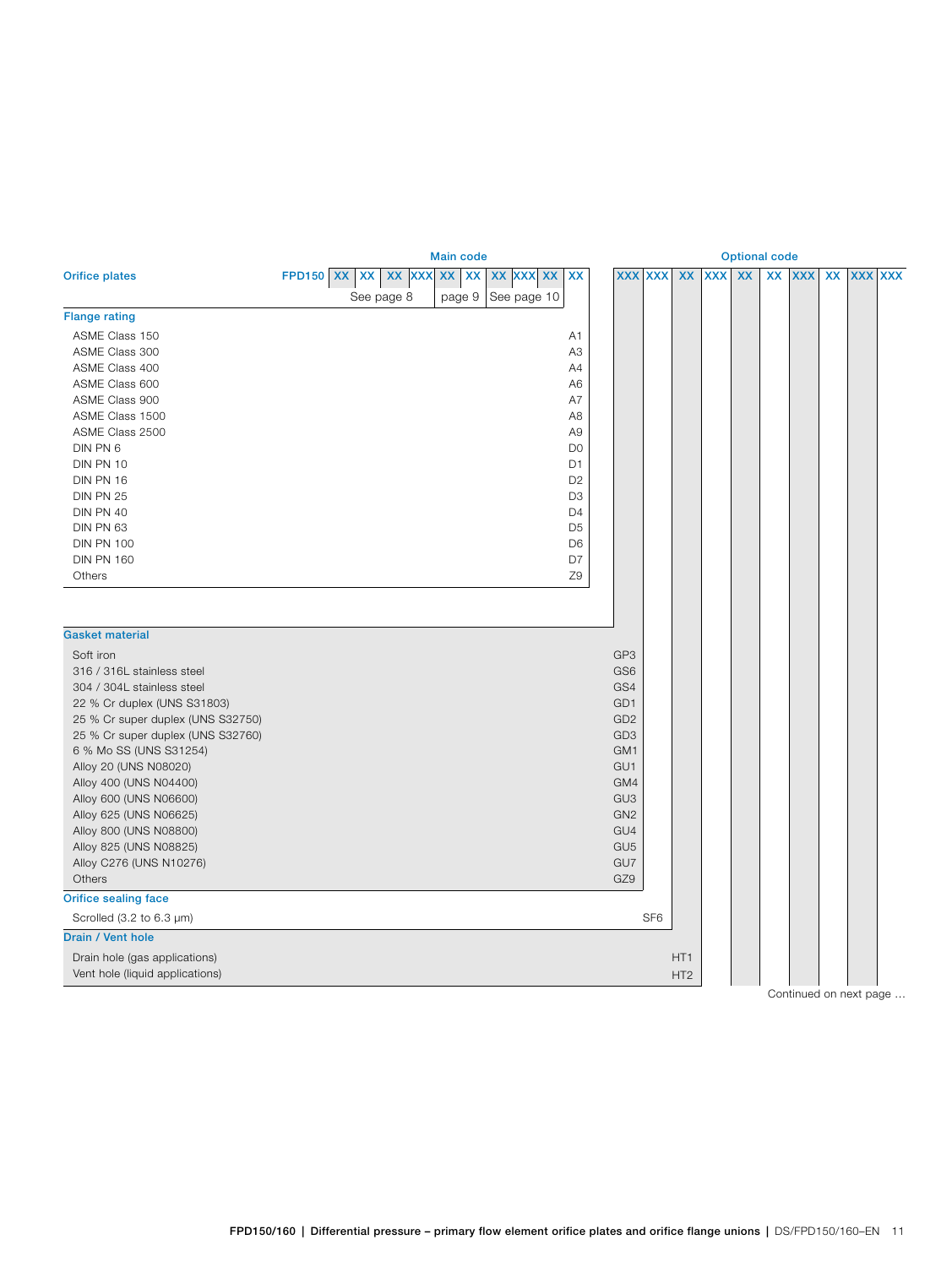<span id="page-11-0"></span>

|                                               |                                     | <b>Main code</b> | <b>Optional code</b> |           |  |                |    |                 |                |                |            |           |  |                |
|-----------------------------------------------|-------------------------------------|------------------|----------------------|-----------|--|----------------|----|-----------------|----------------|----------------|------------|-----------|--|----------------|
| <b>Orifice plates</b>                         | FPD150 $x \, x \, x \, x \, x \, x$ |                  | XX XXX XX            | <b>XX</b> |  | <b>XXX XXX</b> | XX | <b>XXX</b>      | <b>XX</b>      | <b>XX</b>      | <b>XXX</b> | <b>XX</b> |  | <b>XXX XXX</b> |
|                                               | See page 8                          | page 9           | See page 10          |           |  |                |    |                 |                |                |            |           |  |                |
| Drain / vent hole size                        |                                     |                  |                      |           |  |                |    |                 |                |                |            |           |  |                |
| $1$ mm                                        |                                     |                  |                      |           |  |                |    | HA <sub>1</sub> |                |                |            |           |  |                |
| $1.5$ mm                                      |                                     |                  |                      |           |  |                |    | HA <sub>2</sub> |                |                |            |           |  |                |
| $2 \, \text{mm}$                              |                                     |                  |                      |           |  |                |    | HA <sub>3</sub> |                |                |            |           |  |                |
| 3 mm                                          |                                     |                  |                      |           |  |                |    | HA4             |                |                |            |           |  |                |
| 4 mm                                          |                                     |                  |                      |           |  |                |    | HA <sub>5</sub> |                |                |            |           |  |                |
| 5 <sub>mm</sub>                               |                                     |                  |                      |           |  |                |    | HA <sub>6</sub> |                |                |            |           |  |                |
| 5.5 mm                                        |                                     |                  |                      |           |  |                |    | HA7             |                |                |            |           |  |                |
| 6 mm                                          |                                     |                  |                      |           |  |                |    | HA <sub>8</sub> |                |                |            |           |  |                |
| 6.5 mm                                        |                                     |                  |                      |           |  |                |    | HA9             |                |                |            |           |  |                |
| 7.5 mm                                        |                                     |                  |                      |           |  |                |    | HB1             |                |                |            |           |  |                |
| 8 mm                                          |                                     |                  |                      |           |  |                |    | HB <sub>2</sub> |                |                |            |           |  |                |
| $10 \, \text{mm}$                             |                                     |                  |                      |           |  |                |    | HB3             |                |                |            |           |  |                |
| $3/32$ in.                                    |                                     |                  |                      |           |  |                |    | HB4             |                |                |            |           |  |                |
| $1/8$ in.                                     |                                     |                  |                      |           |  |                |    | HB <sub>5</sub> |                |                |            |           |  |                |
| $5/32$ in.                                    |                                     |                  |                      |           |  |                |    | HB <sub>6</sub> |                |                |            |           |  |                |
| $\frac{3}{16}$ in.                            |                                     |                  |                      |           |  |                |    | HB7             |                |                |            |           |  |                |
| $^{7}/_{32}$ in.                              |                                     |                  |                      |           |  |                |    | HB8             |                |                |            |           |  |                |
| $1/4$ in.                                     |                                     |                  |                      |           |  |                |    | HB <sub>9</sub> |                |                |            |           |  |                |
| $9/32$ in.                                    |                                     |                  |                      |           |  |                |    | HC <sub>1</sub> |                |                |            |           |  |                |
| $5/16$ in.                                    |                                     |                  |                      |           |  |                |    | HC <sub>2</sub> |                |                |            |           |  |                |
| $11/32$ in.                                   |                                     |                  |                      |           |  |                |    | HC <sub>3</sub> |                |                |            |           |  |                |
| $3/8$ in.                                     |                                     |                  |                      |           |  |                |    | HC4             |                |                |            |           |  |                |
| $13/32$ in.                                   |                                     |                  |                      |           |  |                |    | HC <sub>5</sub> |                |                |            |           |  |                |
| $7/16$ in.                                    |                                     |                  |                      |           |  |                |    | HC <sub>6</sub> |                |                |            |           |  |                |
| $15/32$ in.                                   |                                     |                  |                      |           |  |                |    | HC7             |                |                |            |           |  |                |
| $\frac{1}{2}$ in.                             |                                     |                  |                      |           |  |                |    | HC <sub>8</sub> |                |                |            |           |  |                |
| Others                                        |                                     |                  |                      |           |  |                |    | HZ9             |                |                |            |           |  |                |
| <b>Surface Treatment</b>                      |                                     |                  |                      |           |  |                |    |                 |                |                |            |           |  |                |
| Oxygen cleaning                               |                                     |                  |                      |           |  |                |    |                 | P <sub>1</sub> |                |            |           |  |                |
| Others                                        |                                     |                  |                      |           |  |                |    |                 | Z9             |                |            |           |  |                |
| <b>Certification</b>                          |                                     |                  |                      |           |  |                |    |                 |                |                |            |           |  |                |
| Material certificates to BS EN 10204 3.1 B    |                                     |                  |                      |           |  |                |    |                 |                | C <sub>2</sub> |            |           |  |                |
| Material certificates to BS EN 10204 3.1 C    |                                     |                  |                      |           |  |                |    |                 |                | C <sub>3</sub> |            |           |  |                |
| Material NACE MR0175                          |                                     |                  |                      |           |  |                |    |                 |                | ${\sf CN}$     |            |           |  |                |
| Material NACE MR0103                          |                                     |                  |                      |           |  |                |    |                 |                | <b>CM</b>      |            |           |  |                |
| Positive material identification (NITRON XRF) |                                     |                  |                      |           |  |                |    |                 |                | CA             |            |           |  |                |
| 100% dimensional check                        |                                     |                  |                      |           |  |                |    |                 |                | C <sub>6</sub> |            |           |  |                |
| Others                                        |                                     |                  |                      |           |  |                |    |                 |                |                |            |           |  |                |
|                                               |                                     |                  |                      |           |  |                |    |                 |                | Z9             |            |           |  |                |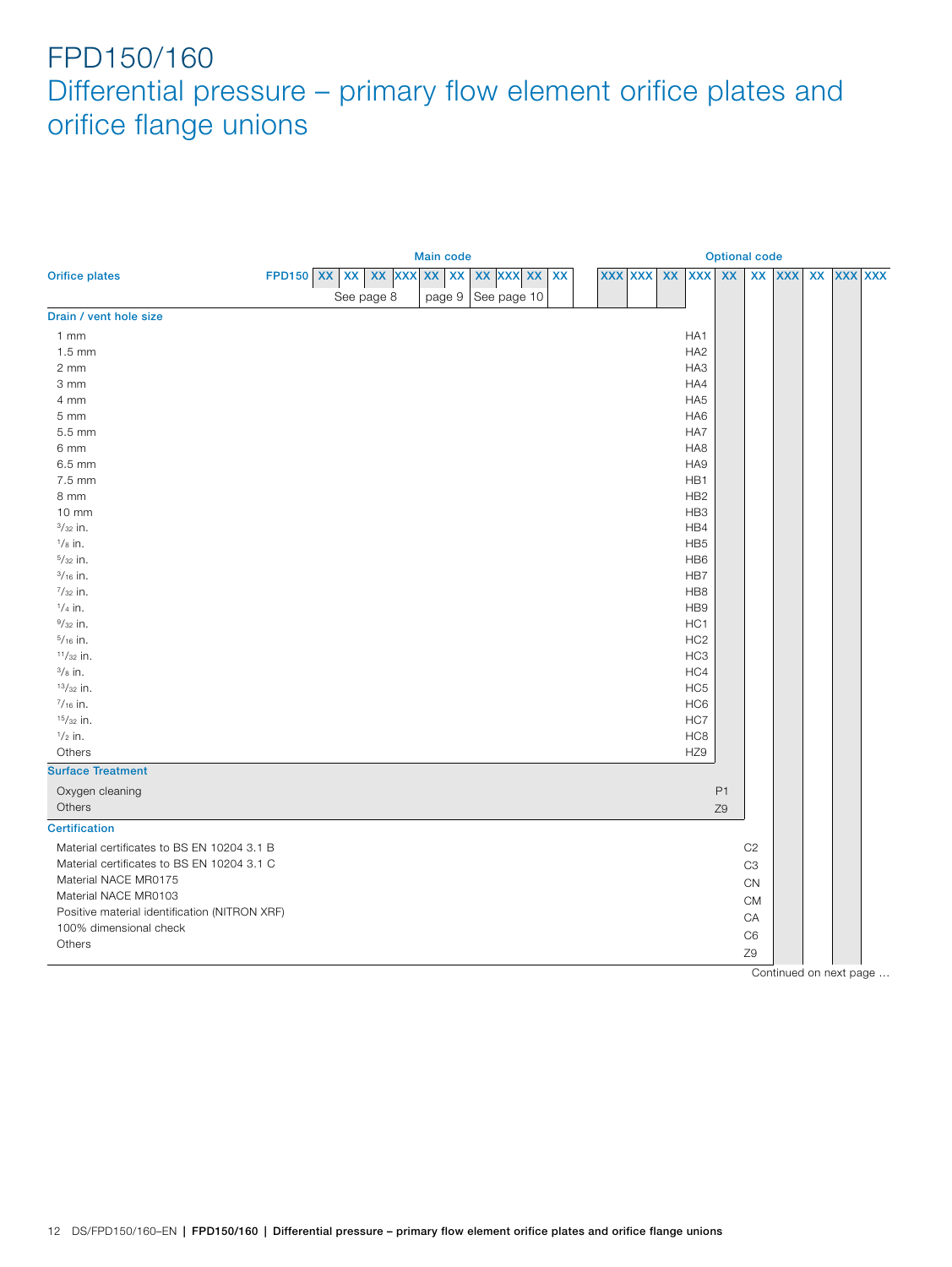<span id="page-12-0"></span>

|                                            | <b>Main code</b>                                       | <b>Optional code</b>                                   |  |  |  |  |  |  |  |  |  |  |  |  |
|--------------------------------------------|--------------------------------------------------------|--------------------------------------------------------|--|--|--|--|--|--|--|--|--|--|--|--|
| <b>Orifice plates</b>                      | XX XX XX XXX XX XX<br>XX XXX<br><b>FPD150 XX</b><br>XX | XX XXX XXX<br><b>XXX XXX</b><br>XXX XX<br>XX XXX<br>XX |  |  |  |  |  |  |  |  |  |  |  |  |
|                                            | See page 10<br>page 9<br>See page 8                    |                                                        |  |  |  |  |  |  |  |  |  |  |  |  |
| <b>Testing</b>                             |                                                        |                                                        |  |  |  |  |  |  |  |  |  |  |  |  |
| Impact testing $@ -46 °C (-50.8 °F)$       |                                                        | CH <sub>1</sub>                                        |  |  |  |  |  |  |  |  |  |  |  |  |
| Impact testing @ -196 °C (-320.8 °F)       |                                                        | CH <sub>2</sub>                                        |  |  |  |  |  |  |  |  |  |  |  |  |
| Hardness survey                            |                                                        | CH <sub>3</sub>                                        |  |  |  |  |  |  |  |  |  |  |  |  |
| Documentation language (default = English) |                                                        |                                                        |  |  |  |  |  |  |  |  |  |  |  |  |
| German                                     |                                                        | M1                                                     |  |  |  |  |  |  |  |  |  |  |  |  |
| Italian                                    |                                                        | M <sub>2</sub>                                         |  |  |  |  |  |  |  |  |  |  |  |  |
| Spanish                                    |                                                        | M <sub>3</sub>                                         |  |  |  |  |  |  |  |  |  |  |  |  |
| French                                     |                                                        | M4                                                     |  |  |  |  |  |  |  |  |  |  |  |  |
| Chinese                                    |                                                        | M <sub>6</sub>                                         |  |  |  |  |  |  |  |  |  |  |  |  |
| <b>Added requirements</b>                  |                                                        |                                                        |  |  |  |  |  |  |  |  |  |  |  |  |
| Manufactured to customer drawing           |                                                        | GD <sub>9</sub>                                        |  |  |  |  |  |  |  |  |  |  |  |  |
| Special device                             |                                                        | <b>STZ</b>                                             |  |  |  |  |  |  |  |  |  |  |  |  |
| Material source limitations apply          |                                                        | MS1                                                    |  |  |  |  |  |  |  |  |  |  |  |  |
| Others                                     |                                                        | MZ9                                                    |  |  |  |  |  |  |  |  |  |  |  |  |
| <b>Tab handle</b>                          |                                                        |                                                        |  |  |  |  |  |  |  |  |  |  |  |  |
| No tab handle                              |                                                        | TH <sub>0</sub>                                        |  |  |  |  |  |  |  |  |  |  |  |  |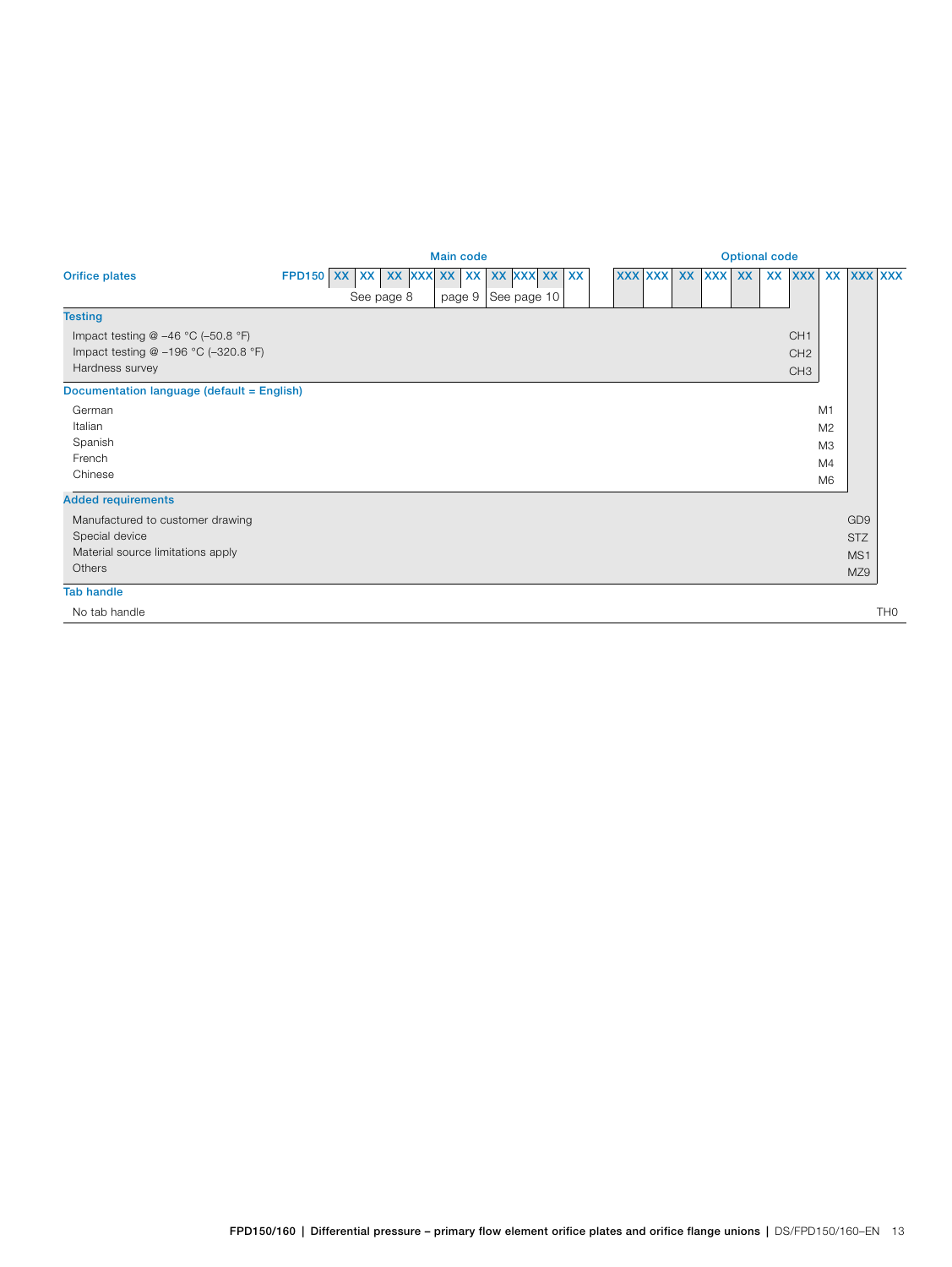### **FPD160 orifice flange unions**

<span id="page-13-0"></span>

|                                                                                                                                                                                                                                                                                                       | <b>Main code</b>                                   |                            |                                                                                                                |                                                                                                       |  |               |  |        |           |       |  |         | <b>Options</b> |  |    |  |                       |                     |  |  |  |  |  |            |  |
|-------------------------------------------------------------------------------------------------------------------------------------------------------------------------------------------------------------------------------------------------------------------------------------------------------|----------------------------------------------------|----------------------------|----------------------------------------------------------------------------------------------------------------|-------------------------------------------------------------------------------------------------------|--|---------------|--|--------|-----------|-------|--|---------|----------------|--|----|--|-----------------------|---------------------|--|--|--|--|--|------------|--|
| <b>Orifice flange unions</b><br><b>FPD160</b>                                                                                                                                                                                                                                                         | <b>XX</b>                                          |                            | XX XX XX XX                                                                                                    |                                                                                                       |  | $\mathsf{xx}$ |  | XX XXX | <b>XX</b> | XX XX |  | XXX XXX | XX XXX         |  | XX |  | xx xxx xx xxx xxx xxx |                     |  |  |  |  |  | XX XXX XXX |  |
| <b>Product design</b>                                                                                                                                                                                                                                                                                 |                                                    |                            |                                                                                                                |                                                                                                       |  |               |  |        |           |       |  |         |                |  |    |  |                       | See pages 17 and 18 |  |  |  |  |  |            |  |
| Orifice plate only (RF/FF flanges)<br>Orifice screwed carrier flange assembly (RTJ male)<br>Orifice integral carrier flange assembly (RTJ male)                                                                                                                                                       | F <sub>1</sub><br>F <sub>2</sub><br>F <sub>3</sub> |                            |                                                                                                                |                                                                                                       |  |               |  |        |           |       |  |         |                |  |    |  |                       |                     |  |  |  |  |  |            |  |
| <b>Customer-specific design</b>                                                                                                                                                                                                                                                                       |                                                    |                            |                                                                                                                |                                                                                                       |  |               |  |        |           |       |  |         |                |  |    |  |                       |                     |  |  |  |  |  |            |  |
| <b>ABB Standard</b><br>Aamco Standard<br>Shell Standard                                                                                                                                                                                                                                               |                                                    | A1<br>A <sub>2</sub><br>S1 |                                                                                                                |                                                                                                       |  |               |  |        |           |       |  |         |                |  |    |  |                       |                     |  |  |  |  |  |            |  |
| <b>Orifice design</b>                                                                                                                                                                                                                                                                                 |                                                    |                            |                                                                                                                |                                                                                                       |  |               |  |        |           |       |  |         |                |  |    |  |                       |                     |  |  |  |  |  |            |  |
| Concentric square edged - corner taps<br>Concentric square edged - flange taps<br>Conical entrance - corner taps<br>Eccentric - corner taps<br>Eccentric - flange taps 90°<br>Eccentric - flange taps 180°<br>Quarter circle - corner taps<br>Quarter circle - flange taps<br>Segmental - flange taps |                                                    |                            | C1<br>C <sub>2</sub><br>L1<br>E1<br>E <sub>2</sub><br>E <sub>3</sub><br>U1<br>U <sub>2</sub><br>S <sub>2</sub> |                                                                                                       |  |               |  |        |           |       |  |         |                |  |    |  |                       |                     |  |  |  |  |  |            |  |
| Line nominal bore                                                                                                                                                                                                                                                                                     |                                                    |                            |                                                                                                                |                                                                                                       |  |               |  |        |           |       |  |         |                |  |    |  |                       |                     |  |  |  |  |  |            |  |
| DN 15 (1/2 in.)<br>DN 20 (3/4 in.)<br>DN 25 (1 in.)<br>DN 32 (11/4 in.)<br>DN 40 (11/2 in.)<br>DN 50 (2 in.)<br>DN 65 (21/2 in.)<br>DN 80 (3 in.)<br>DN 90 (3 <sup>1</sup> /2 in.)<br>DN 100 (4 in.)<br>DN 125 (5 in.)<br>DN 150 (6 in.)<br>DN 200 (8 in.)<br>DN 250 (10 in.)<br>DN 300 (12 in.)      |                                                    |                            |                                                                                                                | 015<br>020<br>025<br>032<br>040<br>050<br>065<br>080<br>090<br>100<br>125<br>150<br>200<br>250<br>300 |  |               |  |        |           |       |  |         |                |  |    |  |                       |                     |  |  |  |  |  |            |  |
| DN 350 (14 in.)<br>DN 400 (16 in.)<br>DN 450 (18 in.)<br>DN 500 (20 in.)<br>DN 550 (22 in.)<br>DN 600 (24 in.)<br>DN 650 (26 in.)<br>DN 700 (28 in.)<br>DN 750 (30 in.)<br>DN 800 (32 in.)<br>DN 850 (34 in.)<br>DN 900 (36 in.)<br>Other                                                             |                                                    |                            |                                                                                                                | 350<br>400<br>450<br>500<br>550<br>600<br>650<br>700<br>750<br>800<br>850<br>900<br>999               |  |               |  |        |           |       |  |         |                |  |    |  |                       |                     |  |  |  |  |  |            |  |

Main code – continued on next page …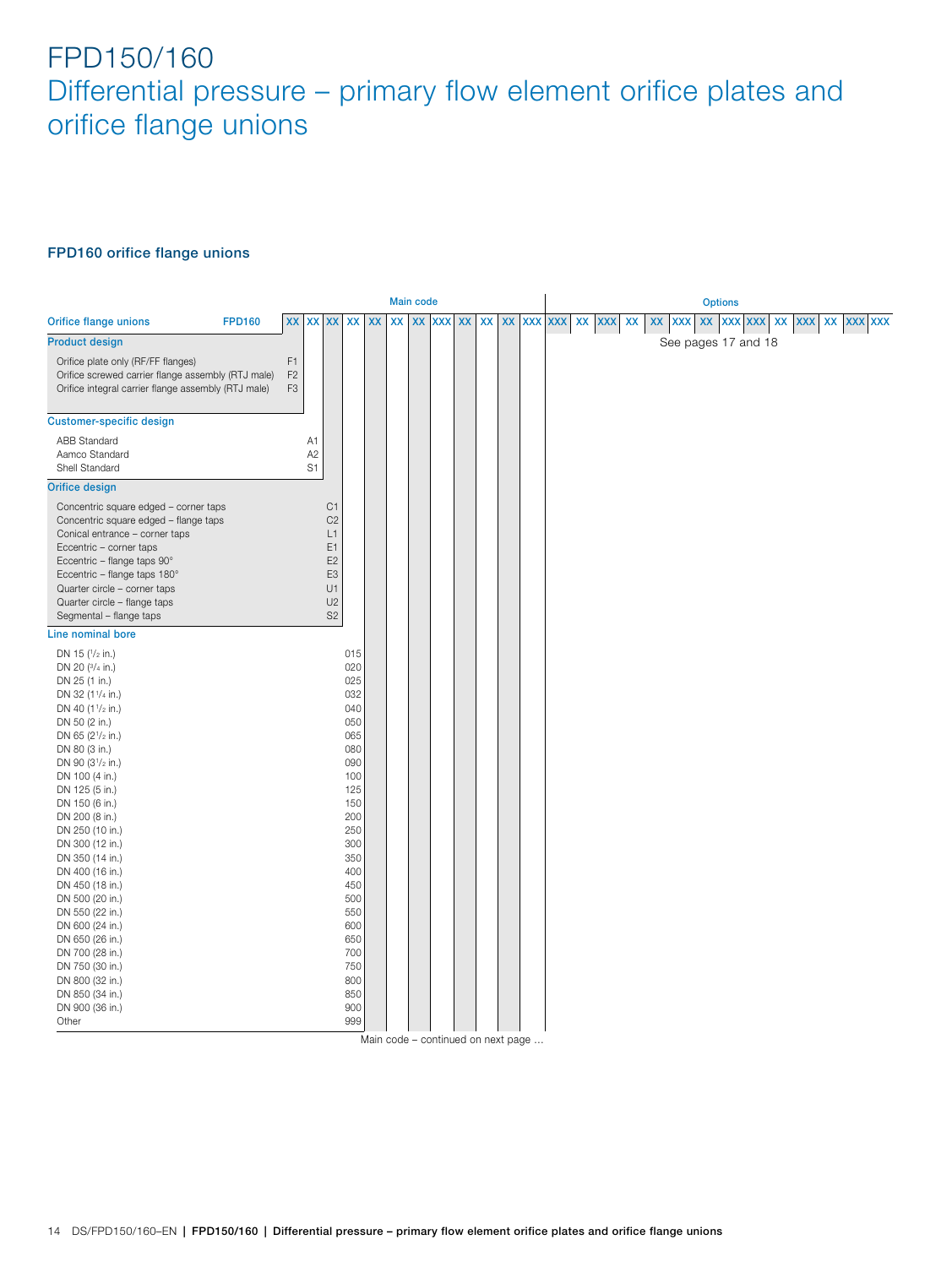<span id="page-14-0"></span>

|                                                                                                                                                                                                                                                                                                                                                                                                                                                                                                                                                                                                                  |               |                            |                                                                                                                                                                                                                                                                            | <b>Main code</b>                                                                                                                                                                                                                                               |                                                                                                                                                                                                    |  |  |                                  |  |    |        | <b>Options</b> |                                   |  |                   |  |
|------------------------------------------------------------------------------------------------------------------------------------------------------------------------------------------------------------------------------------------------------------------------------------------------------------------------------------------------------------------------------------------------------------------------------------------------------------------------------------------------------------------------------------------------------------------------------------------------------------------|---------------|----------------------------|----------------------------------------------------------------------------------------------------------------------------------------------------------------------------------------------------------------------------------------------------------------------------|----------------------------------------------------------------------------------------------------------------------------------------------------------------------------------------------------------------------------------------------------------------|----------------------------------------------------------------------------------------------------------------------------------------------------------------------------------------------------|--|--|----------------------------------|--|----|--------|----------------|-----------------------------------|--|-------------------|--|
| <b>Orifice flange unions</b>                                                                                                                                                                                                                                                                                                                                                                                                                                                                                                                                                                                     | <b>FPD160</b> | xx xx xx xx<br>See page 14 |                                                                                                                                                                                                                                                                            |                                                                                                                                                                                                                                                                |                                                                                                                                                                                                    |  |  | xx xx xx xx xx xx xx xx xx xx xx |  | XX | XX XXX |                | XX XXX XXX<br>See pages 17 and 18 |  | XX XXX XX XXX XXX |  |
| <b>Pipe schedule</b>                                                                                                                                                                                                                                                                                                                                                                                                                                                                                                                                                                                             |               |                            |                                                                                                                                                                                                                                                                            |                                                                                                                                                                                                                                                                |                                                                                                                                                                                                    |  |  |                                  |  |    |        |                |                                   |  |                   |  |
| Schedule 5S<br>Schedule 5<br>Schedule 10S<br>Schedule 10<br>Schedule 20<br>Schedule 30<br>Schedule 40S<br>Schedule 40<br>Schedule STD<br>Schedule 60<br>Schedule 80S<br>Schedule 80<br>Schedule XS<br>Schedule 100<br>Schedule 120<br>Schedule 140<br>Schedule 160                                                                                                                                                                                                                                                                                                                                               |               |                            | S <sub>1</sub><br>S <sub>2</sub><br>S <sub>3</sub><br>S <sub>4</sub><br>S <sub>5</sub><br>S <sub>6</sub><br>S7<br>S <sub>8</sub><br>S <sub>9</sub><br>T1<br>T <sub>2</sub><br>T <sub>3</sub><br>T <sub>4</sub><br>T <sub>5</sub><br>T <sub>6</sub><br>T7<br>T <sub>8</sub> |                                                                                                                                                                                                                                                                |                                                                                                                                                                                                    |  |  |                                  |  |    |        |                |                                   |  |                   |  |
| Schedule XXS<br>Other<br>Flange material                                                                                                                                                                                                                                                                                                                                                                                                                                                                                                                                                                         |               |                            | T <sub>9</sub><br>Z9                                                                                                                                                                                                                                                       |                                                                                                                                                                                                                                                                |                                                                                                                                                                                                    |  |  |                                  |  |    |        |                |                                   |  |                   |  |
| 316 / 316L stainless steel<br>304 / 304L stainless steel<br>Carbon Steel (A105N/A106 Gr.B)<br>Low temperature carbon steel (A350 LF2 C1/A333 Gr 6)<br>310 stainless steel<br>321 stainless steel<br>317 / 317L stainless steel<br>22 % Cr duplex (UNS S31803)<br>25% Cr super duplex (UNS S32750/S32760)<br>6 % Mo SS (UNS S31254)<br>Alloy 400 (UNS N04400)<br>Alloy 625 (UNS N06625)<br>Alloy 800 (UNS N08800)<br>Alloy 825 (UNS N08825)<br>Alloy C276 (UNS N10276)<br>5 Cr-1/2 Mo low alloy F5 (UNS K41545)<br>11/4 Cr-1/2 Mo low alloy F11 (UNS K11597)<br>21/4 Cr-1 Mo low alloy F22 (UNS K21590)<br>Others |               |                            |                                                                                                                                                                                                                                                                            | S <sub>6</sub><br>S <sub>4</sub><br>C <sub>3</sub><br>C <sub>4</sub><br>S3<br>S <sub>2</sub><br>S8<br>D <sub>1</sub><br>D <sub>2</sub><br>M <sub>1</sub><br>M4<br>N <sub>2</sub><br>U4<br>U <sub>5</sub><br>U7<br>F <sub>3</sub><br>F4<br>F <sub>5</sub><br>Z9 |                                                                                                                                                                                                    |  |  |                                  |  |    |        |                |                                   |  |                   |  |
| <b>Element material</b>                                                                                                                                                                                                                                                                                                                                                                                                                                                                                                                                                                                          |               |                            |                                                                                                                                                                                                                                                                            |                                                                                                                                                                                                                                                                |                                                                                                                                                                                                    |  |  |                                  |  |    |        |                |                                   |  |                   |  |
| 316 / 316L stainless steel<br>304 / 304L stainless steel<br>310 stainless steel<br>321 stainless steel<br>317 / 317L stainless steel<br>22% Cr duplex (UNS S31803)<br>25% Cr super duplex (UNS S32750)<br>25% Cr super duplex (UNS S32760)<br>6% Mo SS (UNS S31254)<br>Alloy 400 (UNS N04400)<br>Alloy 625 (UNS N06625)<br>Alloy 800 (UNS N08800)<br>Alloy 825 (UNS N08825)<br>Alloy C276 (UNS N10276)<br>Others                                                                                                                                                                                                 |               |                            |                                                                                                                                                                                                                                                                            |                                                                                                                                                                                                                                                                | S <sub>6</sub><br>S <sub>4</sub><br>S <sub>3</sub><br>S <sub>2</sub><br>S <sub>8</sub><br>D1<br>D <sub>2</sub><br>D <sub>3</sub><br>M1<br>M4<br>N <sub>2</sub><br>U4<br>U <sub>5</sub><br>U7<br>Z9 |  |  |                                  |  |    |        |                |                                   |  |                   |  |

Main code – continued on next page …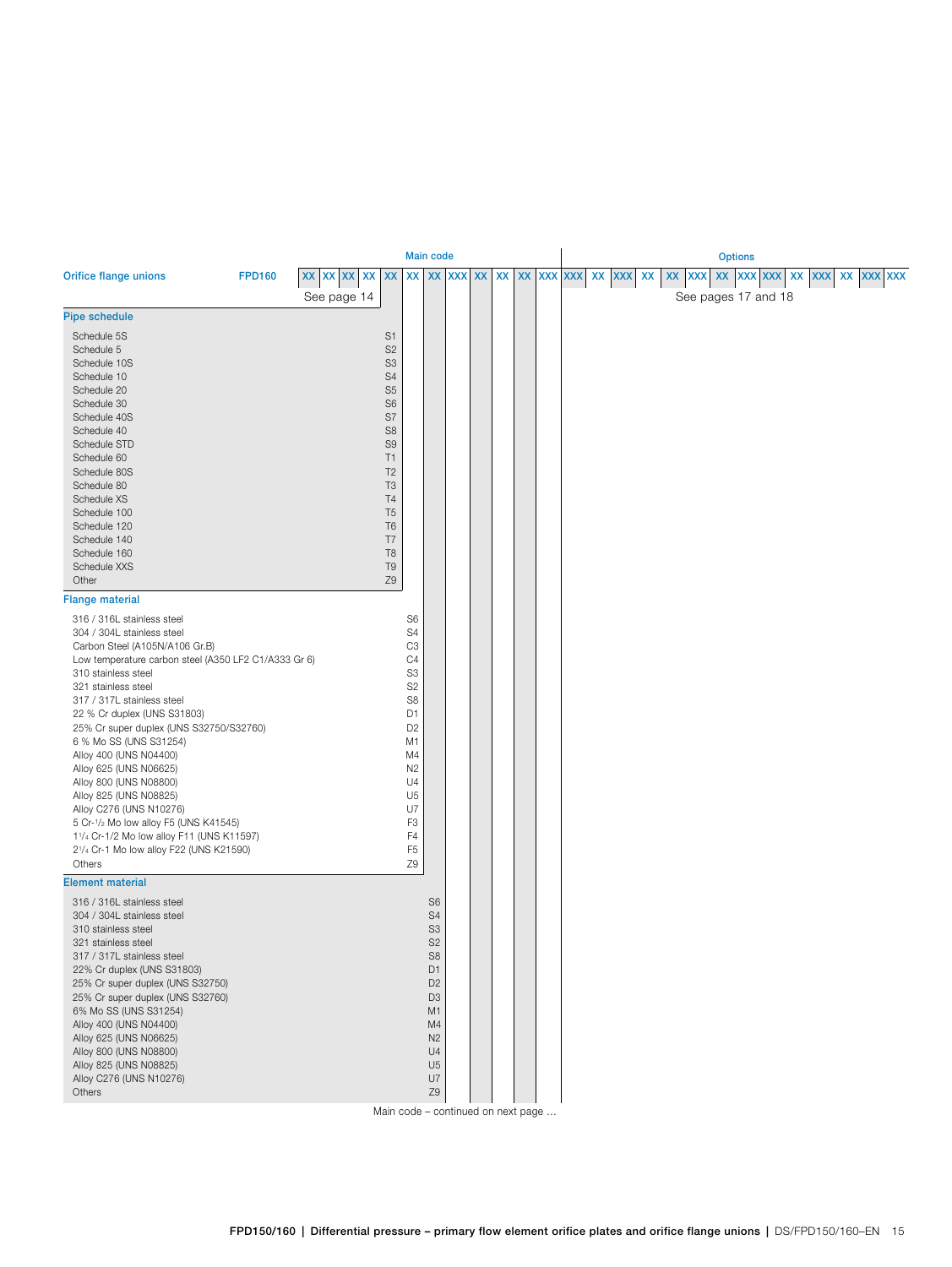<span id="page-15-0"></span>

|                                                                                                                                                                                                                                                                                                                                                                    |               |                | <b>Main code</b>   |                                                                                                                                                        |                                                                      |                          |                                                                                                                                                          |               |            |    |        |    | <b>Options</b>      |                |            |  |
|--------------------------------------------------------------------------------------------------------------------------------------------------------------------------------------------------------------------------------------------------------------------------------------------------------------------------------------------------------------------|---------------|----------------|--------------------|--------------------------------------------------------------------------------------------------------------------------------------------------------|----------------------------------------------------------------------|--------------------------|----------------------------------------------------------------------------------------------------------------------------------------------------------|---------------|------------|----|--------|----|---------------------|----------------|------------|--|
| <b>Orifice flange unions</b>                                                                                                                                                                                                                                                                                                                                       | <b>FPD160</b> | XX XX XX<br>XX | <b>XX</b><br>XX XX | XXX XX XX                                                                                                                                              |                                                                      |                          |                                                                                                                                                          | XX XXX XXX XX | <b>XXX</b> | XX | XX XXX | XX |                     | XXX XXX XX XXX | XX XXX XXX |  |
|                                                                                                                                                                                                                                                                                                                                                                    |               | See page 14    | See page 15        |                                                                                                                                                        |                                                                      |                          |                                                                                                                                                          |               |            |    |        |    | See pages 17 and 18 |                |            |  |
| Orifice plate thickness                                                                                                                                                                                                                                                                                                                                            |               |                |                    |                                                                                                                                                        |                                                                      |                          |                                                                                                                                                          |               |            |    |        |    |                     |                |            |  |
| $1.5 \text{ mm}$<br>$2 \, \text{mm}$<br>3 mm<br>4 mm<br>6 mm<br>8 mm<br>$10 \, \text{mm}$<br>12 mm<br>$\frac{1}{2}$ in.<br>$15 \, \text{mm}$<br>16 mm<br>$^{3}/_{4}$ in.<br>Others                                                                                                                                                                                 |               |                |                    | S01<br><b>S02</b><br><b>S03</b><br><b>S04</b><br><b>S05</b><br><b>S06</b><br><b>S07</b><br><b>S08</b><br>T01<br><b>T03</b><br><b>S09</b><br>T02<br>Z99 |                                                                      |                          |                                                                                                                                                          |               |            |    |        |    |                     |                |            |  |
| <b>Flange type</b>                                                                                                                                                                                                                                                                                                                                                 |               |                |                    |                                                                                                                                                        |                                                                      |                          |                                                                                                                                                          |               |            |    |        |    |                     |                |            |  |
| Raised face flange<br>Oval RTJ flange<br>Octagonal RTJ flange<br>Flat face flange<br>Flat face flange - full face plate with bolt holes<br>Others                                                                                                                                                                                                                  |               |                |                    |                                                                                                                                                        | R <sub>1</sub><br>J1<br>J3<br>F <sub>1</sub><br>F <sub>2</sub><br>Z9 |                          |                                                                                                                                                          |               |            |    |        |    |                     |                |            |  |
| <b>Flange rating</b>                                                                                                                                                                                                                                                                                                                                               |               |                |                    |                                                                                                                                                        |                                                                      |                          |                                                                                                                                                          |               |            |    |        |    |                     |                |            |  |
| ASME Class 300<br>ASME Class 400<br>ASME Class 600<br>ASME Class 900<br>ASME Class 1500<br>ASME Class 2500<br>Others                                                                                                                                                                                                                                               |               |                |                    |                                                                                                                                                        | A <sub>3</sub><br>A4<br>A6<br>A7<br>A8<br>A9<br>Z9                   |                          |                                                                                                                                                          |               |            |    |        |    |                     |                |            |  |
| <b>Body type and material</b>                                                                                                                                                                                                                                                                                                                                      |               |                |                    |                                                                                                                                                        |                                                                      |                          |                                                                                                                                                          |               |            |    |        |    |                     |                |            |  |
| ASTM A193 B7 / ASTM A194 2H<br>ASTM A193 B8M / ASTM A194 8MA                                                                                                                                                                                                                                                                                                       |               |                |                    |                                                                                                                                                        |                                                                      | <b>BGC</b><br><b>BGS</b> |                                                                                                                                                          |               |            |    |        |    |                     |                |            |  |
| <b>Gasket Material</b>                                                                                                                                                                                                                                                                                                                                             |               |                |                    |                                                                                                                                                        |                                                                      |                          |                                                                                                                                                          |               |            |    |        |    |                     |                |            |  |
| Asbestos-free 1.6 mm<br>Spiral wound - SS windings with CS outer; 4.5 mm<br>Soft iron<br>316 / 316L stainless steel<br>304 / 304L stainless steel<br>22 % Cr duplex (UNS S31803)<br>25 % Cr super duplex (UNS S32750)<br>25 % Cr super duplex (UNS S32760)<br>6 % Mo SS (UNS S31254)<br>Alloy 400 (UNS N04400)<br>Alloy 625 (UNS N06625)<br>Alloy 800 (UNS N08800) |               |                |                    |                                                                                                                                                        |                                                                      |                          | GT <sub>1</sub><br>GT <sub>2</sub><br>GP3<br>GS6<br>GS4<br>GD <sub>1</sub><br>GD <sub>2</sub><br>GD <sub>3</sub><br>GM1<br>GM4<br>GN <sub>2</sub><br>GU4 |               |            |    |        |    |                     |                |            |  |
| Alloy 825 (UNS N08825)<br>Others                                                                                                                                                                                                                                                                                                                                   |               |                |                    |                                                                                                                                                        |                                                                      |                          | GU <sub>5</sub><br>GZ9                                                                                                                                   |               |            |    |        |    |                     |                |            |  |
|                                                                                                                                                                                                                                                                                                                                                                    |               |                |                    |                                                                                                                                                        |                                                                      |                          |                                                                                                                                                          |               |            |    |        |    |                     |                |            |  |

Optional codes continued on next page …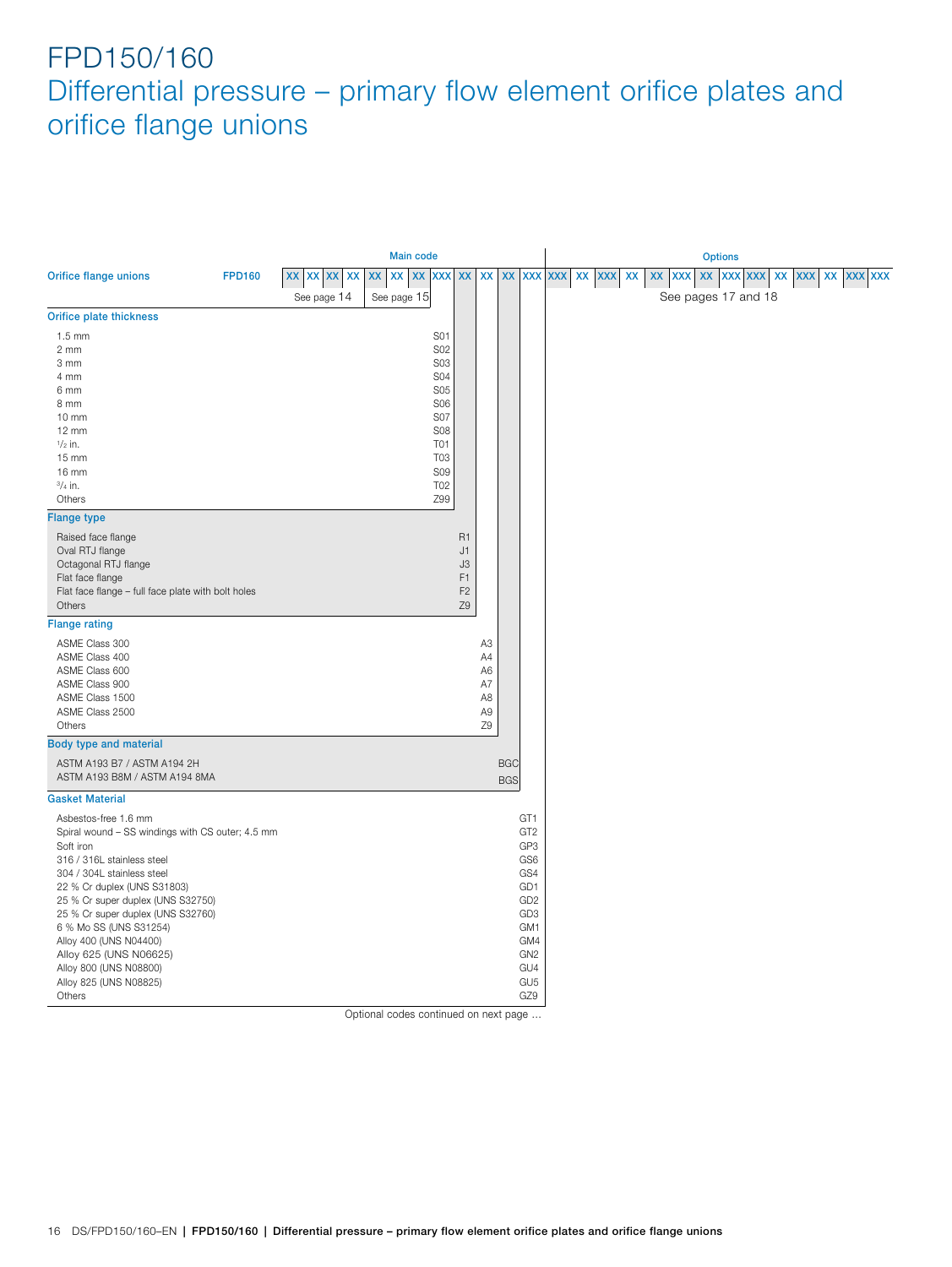<span id="page-16-0"></span>

|                                                                                                                                                                                                                                                                                                                                                                                              | <b>Main code</b> |                                                |                                |  |                     |                              |                 |                        |                                                                                                                                                                                                                                                                                                                                    |                      | <b>Options</b>                                                                    |            |    |  |                |  |        |    |                |  |  |  |
|----------------------------------------------------------------------------------------------------------------------------------------------------------------------------------------------------------------------------------------------------------------------------------------------------------------------------------------------------------------------------------------------|------------------|------------------------------------------------|--------------------------------|--|---------------------|------------------------------|-----------------|------------------------|------------------------------------------------------------------------------------------------------------------------------------------------------------------------------------------------------------------------------------------------------------------------------------------------------------------------------------|----------------------|-----------------------------------------------------------------------------------|------------|----|--|----------------|--|--------|----|----------------|--|--|--|
| Orifice flange unions                                                                                                                                                                                                                                                                                                                                                                        | <b>FPD160</b>    | XX XX XX<br>$\pmb{\mathsf{XX}}$<br>See page 14 | XX<br>XX XX XXX<br>See page 15 |  | $\pmb{\mathsf{XX}}$ | XX XX XXX XXX<br>See page 16 |                 | <b>XX</b>              | <b>XXX</b>                                                                                                                                                                                                                                                                                                                         | XX                   | XX                                                                                | <b>XXX</b> | XX |  | <b>XXX XXX</b> |  | XX XXX | XX | <b>XXX XXX</b> |  |  |  |
| Orifice sealing face                                                                                                                                                                                                                                                                                                                                                                         |                  |                                                |                                |  |                     |                              |                 |                        |                                                                                                                                                                                                                                                                                                                                    |                      |                                                                                   |            |    |  |                |  |        |    |                |  |  |  |
| Scrolled (3.2 to 6.3 µm)                                                                                                                                                                                                                                                                                                                                                                     |                  |                                                |                                |  |                     |                              | SF <sub>6</sub> |                        |                                                                                                                                                                                                                                                                                                                                    |                      |                                                                                   |            |    |  |                |  |        |    |                |  |  |  |
| Drain / Vent hole                                                                                                                                                                                                                                                                                                                                                                            |                  |                                                |                                |  |                     |                              |                 |                        |                                                                                                                                                                                                                                                                                                                                    |                      |                                                                                   |            |    |  |                |  |        |    |                |  |  |  |
| Drain hole (gas applications)<br>Vent hole (liquid applications)                                                                                                                                                                                                                                                                                                                             |                  |                                                |                                |  |                     |                              |                 | HT1<br>HT <sub>2</sub> |                                                                                                                                                                                                                                                                                                                                    |                      |                                                                                   |            |    |  |                |  |        |    |                |  |  |  |
| Drain / Vent hole size                                                                                                                                                                                                                                                                                                                                                                       |                  |                                                |                                |  |                     |                              |                 |                        |                                                                                                                                                                                                                                                                                                                                    |                      |                                                                                   |            |    |  |                |  |        |    |                |  |  |  |
| $1$ mm<br>$1.5 \text{ mm}$<br>$2 \, \text{mm}$<br>3 mm<br>4 mm<br>$5 \, \text{mm}$<br>5.5 mm<br>6 mm<br>6.5 mm<br>7.5 mm<br>8 mm<br>$10 \, \text{mm}$<br>$3/32$ in.<br>$\frac{1}{8}$ in.<br>$5/32$ in.<br>$\frac{3}{16}$ in.<br>$^{7}/_{32}$ in.<br>$1/4$ in.<br>$9/32$ in.<br>$5/16$ in.<br>$11/32$ in.<br>$^{3}/_{8}$ in.<br>$13/32$ in.<br>$7/16$ in.<br>$15/32$ in.<br>$\frac{1}{2}$ in. |                  |                                                |                                |  |                     |                              |                 |                        | HA1<br>HA <sub>2</sub><br>HA <sub>3</sub><br>HA4<br>HA <sub>5</sub><br>HA6<br>HA7<br>HA8<br>HA9<br>HB1<br>HB <sub>2</sub><br>HB <sub>3</sub><br>HB4<br>HB <sub>5</sub><br>HB <sub>6</sub><br>HB7<br>HB8<br>HB9<br>HC1<br>HC <sub>2</sub><br>HC <sub>3</sub><br>HC4<br>HC <sub>5</sub><br>HC <sub>6</sub><br>HC7<br>HC <sub>8</sub> |                      |                                                                                   |            |    |  |                |  |        |    |                |  |  |  |
| Others                                                                                                                                                                                                                                                                                                                                                                                       |                  |                                                |                                |  |                     |                              |                 |                        | HZ9                                                                                                                                                                                                                                                                                                                                |                      |                                                                                   |            |    |  |                |  |        |    |                |  |  |  |
| <b>Surface treatment</b>                                                                                                                                                                                                                                                                                                                                                                     |                  |                                                |                                |  |                     |                              |                 |                        |                                                                                                                                                                                                                                                                                                                                    |                      |                                                                                   |            |    |  |                |  |        |    |                |  |  |  |
| Oxygen cleaning<br>Others                                                                                                                                                                                                                                                                                                                                                                    |                  |                                                |                                |  |                     |                              |                 |                        |                                                                                                                                                                                                                                                                                                                                    | P <sub>1</sub><br>Z9 |                                                                                   |            |    |  |                |  |        |    |                |  |  |  |
| <b>Tapping type</b>                                                                                                                                                                                                                                                                                                                                                                          |                  |                                                |                                |  |                     |                              |                 |                        |                                                                                                                                                                                                                                                                                                                                    |                      |                                                                                   |            |    |  |                |  |        |    |                |  |  |  |
| Threaded (female)<br>Nipolet<br>Nipoflange (B16.5)<br>Socket weld<br>Thread (male) nipple<br>Others                                                                                                                                                                                                                                                                                          |                  |                                                |                                |  |                     |                              |                 |                        |                                                                                                                                                                                                                                                                                                                                    |                      | <b>CTT</b><br>TT <sub>2</sub><br>TT <sub>3</sub><br>TT4<br>TT <sub>5</sub><br>TZ9 |            |    |  |                |  |        |    |                |  |  |  |

Optional codes continued on next page …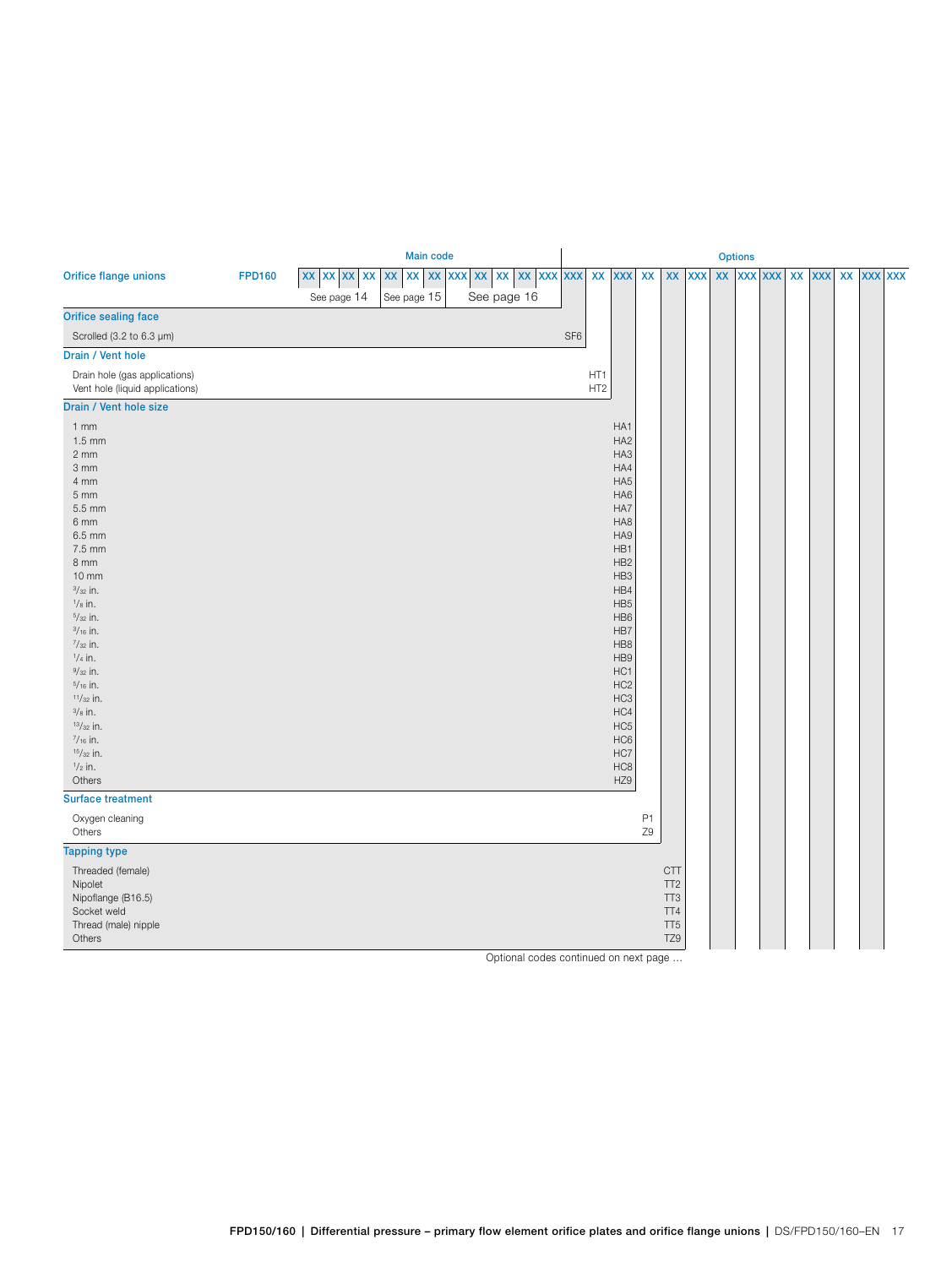<span id="page-17-0"></span>

|                                                                                                                                                                                                                                                                                               | <b>Main code</b> |  |             |  |                     |  |  |  | <b>Options</b> |                         |  |  |             |    |    |                                                                                                                                                                                                               |                               |                                                              |                               |                                                                                   |                                                              |                                                    |                                             |                 |
|-----------------------------------------------------------------------------------------------------------------------------------------------------------------------------------------------------------------------------------------------------------------------------------------------|------------------|--|-------------|--|---------------------|--|--|--|----------------|-------------------------|--|--|-------------|----|----|---------------------------------------------------------------------------------------------------------------------------------------------------------------------------------------------------------------|-------------------------------|--------------------------------------------------------------|-------------------------------|-----------------------------------------------------------------------------------|--------------------------------------------------------------|----------------------------------------------------|---------------------------------------------|-----------------|
| Orifice flange unions                                                                                                                                                                                                                                                                         | <b>FPD160</b>    |  | XX XX XX XX |  | $\pmb{\mathsf{XX}}$ |  |  |  |                | xx xx xx xx xx xx xx xx |  |  | XX XXX      | XX | XX | <b>XXX</b>                                                                                                                                                                                                    |                               |                                                              |                               |                                                                                   | XX XXX XXX XX XXX                                            |                                                    |                                             | XX XXX XXX      |
|                                                                                                                                                                                                                                                                                               |                  |  | See page 14 |  | See page 15         |  |  |  | See page 16    |                         |  |  | See page 17 |    |    |                                                                                                                                                                                                               |                               |                                                              |                               |                                                                                   |                                                              |                                                    |                                             |                 |
| <b>Tapping rating</b>                                                                                                                                                                                                                                                                         |                  |  |             |  |                     |  |  |  |                |                         |  |  |             |    |    |                                                                                                                                                                                                               |                               |                                                              |                               |                                                                                   |                                                              |                                                    |                                             |                 |
| BSP Tr (M)<br>NPT F<br>NPT M<br>As line rating<br>ASME Class 150 RF<br>ASME Class 300 RF<br>ASME Class 600 RF<br>ASME Class 900 RF<br>ASME Class 1500 RF<br>ASME Class 2500 RF<br>ASME Class 150 RTJ<br>ASME Class 300 RTJ<br>ASME Class 600 RTJ<br>ASME Class 900 RTJ<br>ASME Class 1500 RTJ |                  |  |             |  |                     |  |  |  |                |                         |  |  |             |    |    | <b>TRB</b><br><b>TRC</b><br><b>TRD</b><br>TRE<br>TR <sub>1</sub><br>TR <sub>2</sub><br>TR <sub>3</sub><br><b>TRV</b><br><b>TRW</b><br><b>TRX</b><br><b>TRY</b><br><b>TRZ</b><br>TR <sub>6</sub><br>TR7<br>TR8 |                               |                                                              |                               |                                                                                   |                                                              |                                                    |                                             |                 |
| ASME Class 2500 RTJ                                                                                                                                                                                                                                                                           |                  |  |             |  |                     |  |  |  |                |                         |  |  |             |    |    | TR9                                                                                                                                                                                                           |                               |                                                              |                               |                                                                                   |                                                              |                                                    |                                             |                 |
| Kidney Flange<br><b>Tapping size</b>                                                                                                                                                                                                                                                          |                  |  |             |  |                     |  |  |  |                |                         |  |  |             |    |    | <b>TRK</b>                                                                                                                                                                                                    |                               |                                                              |                               |                                                                                   |                                                              |                                                    |                                             |                 |
| $\frac{1}{2}$ in.<br>$\frac{3}{4}$ in.<br>Others                                                                                                                                                                                                                                              |                  |  |             |  |                     |  |  |  |                |                         |  |  |             |    |    |                                                                                                                                                                                                               | TS <sub>2</sub><br>TS3<br>TZ9 |                                                              |                               |                                                                                   |                                                              |                                                    |                                             |                 |
| <b>Tapping sets</b>                                                                                                                                                                                                                                                                           |                  |  |             |  |                     |  |  |  |                |                         |  |  |             |    |    |                                                                                                                                                                                                               |                               |                                                              |                               |                                                                                   |                                                              |                                                    |                                             |                 |
| 1 Set<br>2 Sets<br>3 Sets<br>4 Sets                                                                                                                                                                                                                                                           |                  |  |             |  |                     |  |  |  |                |                         |  |  |             |    |    |                                                                                                                                                                                                               |                               | TN <sub>1</sub><br>TN <sub>2</sub><br>TN <sub>3</sub><br>TN4 |                               |                                                                                   |                                                              |                                                    |                                             |                 |
| <b>Tapping orientation</b>                                                                                                                                                                                                                                                                    |                  |  |             |  |                     |  |  |  |                |                         |  |  |             |    |    |                                                                                                                                                                                                               |                               |                                                              |                               |                                                                                   |                                                              |                                                    |                                             |                 |
| Inclined up<br>Horizontal<br>Inclined down                                                                                                                                                                                                                                                    |                  |  |             |  |                     |  |  |  |                |                         |  |  |             |    |    |                                                                                                                                                                                                               |                               |                                                              | TG <sub>2</sub><br>TG3<br>TG4 |                                                                                   |                                                              |                                                    |                                             |                 |
| <b>Certification</b>                                                                                                                                                                                                                                                                          |                  |  |             |  |                     |  |  |  |                |                         |  |  |             |    |    |                                                                                                                                                                                                               |                               |                                                              |                               |                                                                                   |                                                              |                                                    |                                             |                 |
| Material certificates EN 10204 3.1<br>Material certificates EN 10204 3.2<br>Material NACE MR0175<br>Material NACE MR0103<br>Positive material identification (NITRON XRF)<br>100% dimensional check<br>Others                                                                                 |                  |  |             |  |                     |  |  |  |                |                         |  |  |             |    |    |                                                                                                                                                                                                               |                               |                                                              |                               | C <sub>2</sub><br>C <sub>3</sub><br>CN<br><b>CM</b><br>CA<br>C <sub>6</sub><br>Z9 |                                                              |                                                    |                                             |                 |
| <b>Testing</b>                                                                                                                                                                                                                                                                                |                  |  |             |  |                     |  |  |  |                |                         |  |  |             |    |    |                                                                                                                                                                                                               |                               |                                                              |                               |                                                                                   |                                                              |                                                    |                                             |                 |
| Impact testing @ -46 °C<br>Impact testing @ -196 °C<br>Hardness survey<br>Others                                                                                                                                                                                                              |                  |  |             |  |                     |  |  |  |                |                         |  |  |             |    |    |                                                                                                                                                                                                               |                               |                                                              |                               |                                                                                   | CH <sub>1</sub><br>CH <sub>2</sub><br>CH <sub>3</sub><br>CZ9 |                                                    |                                             |                 |
| Documentation language (default = English)                                                                                                                                                                                                                                                    |                  |  |             |  |                     |  |  |  |                |                         |  |  |             |    |    |                                                                                                                                                                                                               |                               |                                                              |                               |                                                                                   |                                                              |                                                    |                                             |                 |
| German<br>Italian<br>Spanish<br>French<br>Chinese                                                                                                                                                                                                                                             |                  |  |             |  |                     |  |  |  |                |                         |  |  |             |    |    |                                                                                                                                                                                                               |                               |                                                              |                               |                                                                                   |                                                              | M1<br>M <sub>2</sub><br>M3<br>M4<br>M <sub>6</sub> |                                             |                 |
| <b>Added requirements</b>                                                                                                                                                                                                                                                                     |                  |  |             |  |                     |  |  |  |                |                         |  |  |             |    |    |                                                                                                                                                                                                               |                               |                                                              |                               |                                                                                   |                                                              |                                                    |                                             |                 |
| Manufactured to customer drawing<br>Special device<br>Material source limitations apply<br>Others                                                                                                                                                                                             |                  |  |             |  |                     |  |  |  |                |                         |  |  |             |    |    |                                                                                                                                                                                                               |                               |                                                              |                               |                                                                                   |                                                              |                                                    | GD <sub>9</sub><br><b>STZ</b><br>MS1<br>MZ9 |                 |
| <b>Tab handle</b>                                                                                                                                                                                                                                                                             |                  |  |             |  |                     |  |  |  |                |                         |  |  |             |    |    |                                                                                                                                                                                                               |                               |                                                              |                               |                                                                                   |                                                              |                                                    |                                             |                 |
| No tab handle                                                                                                                                                                                                                                                                                 |                  |  |             |  |                     |  |  |  |                |                         |  |  |             |    |    |                                                                                                                                                                                                               |                               |                                                              |                               |                                                                                   |                                                              |                                                    |                                             | TH <sub>0</sub> |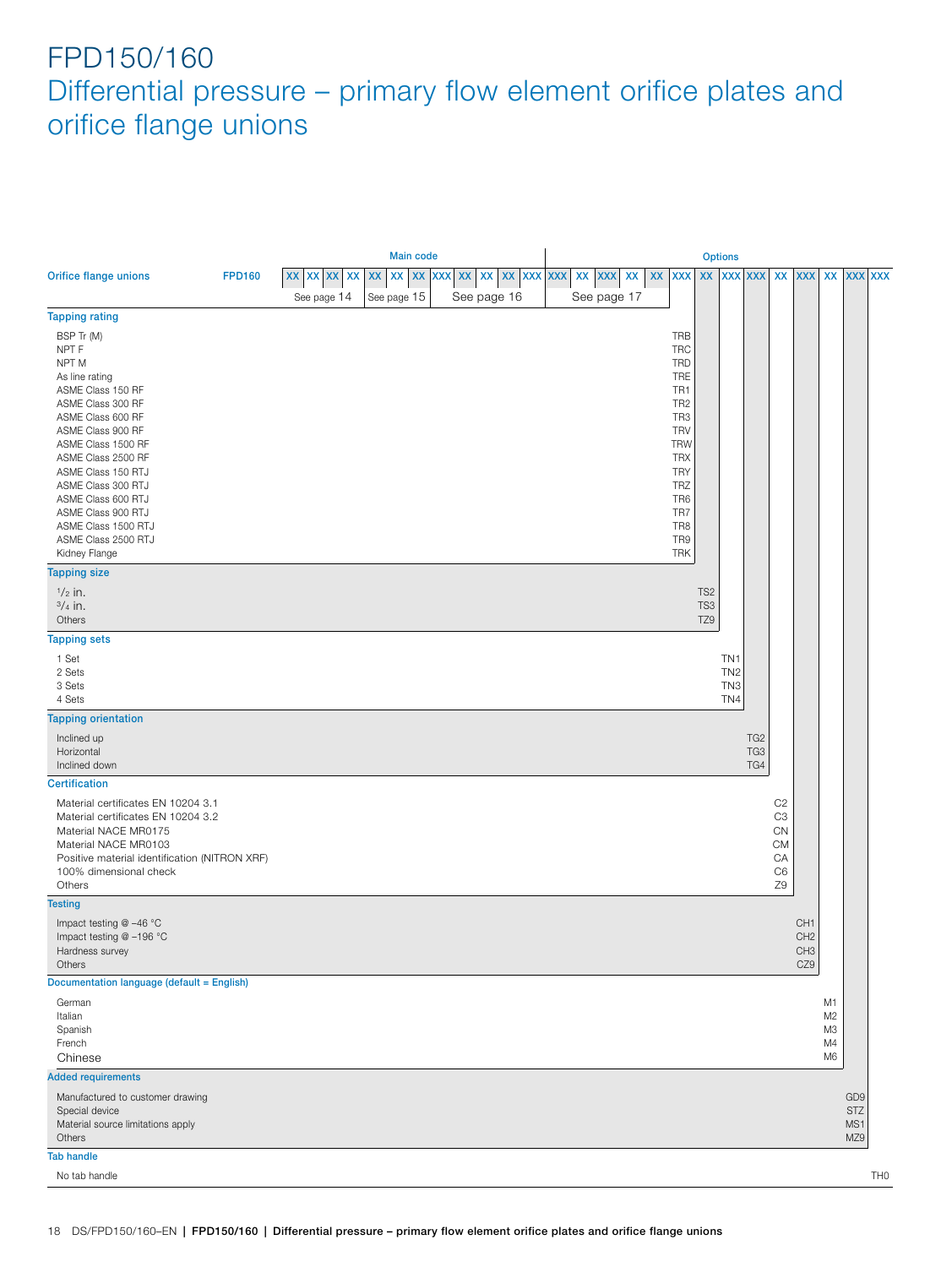**Notes**